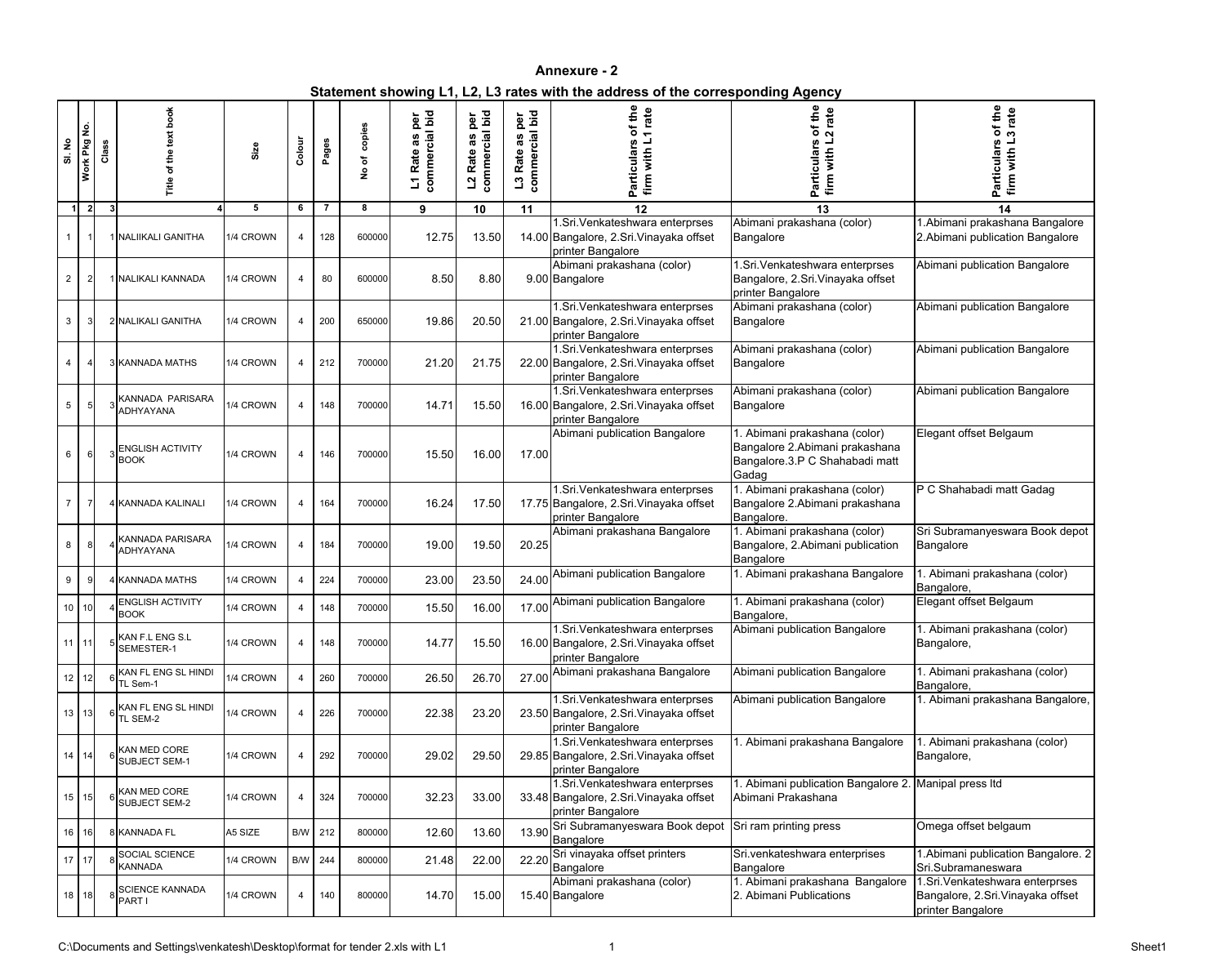| Statement showing L1, L2, L3 rates with the address of the corresponding Agency |  |
|---------------------------------------------------------------------------------|--|
|                                                                                 |  |

| SI. No | Work Pkg No.   | Class |                                            | Size      | Colour         | Pages | copies<br>৳<br>$\overset{\mathtt{o}}{\mathsf{z}}$ | commercial bid<br>per<br>n,<br><b>ro</b><br>Rate<br>$\overline{L}$ | commercial bid<br>per<br>3g<br>Rate<br>$\mathbf{r}$ | commercial bid<br>per<br>w<br><b>ro</b><br>Rate<br>$\mathbf{u}$ | of the<br>rate<br>$\overline{ }$<br>Particulars<br>firm with                                    | the<br>rate<br>Ö<br>$\mathbf{\Omega}$<br>Particulars<br>with<br>firm                                 | of the<br>rate<br>ო<br><b>Particulars</b><br>firm with                                    |
|--------|----------------|-------|--------------------------------------------|-----------|----------------|-------|---------------------------------------------------|--------------------------------------------------------------------|-----------------------------------------------------|-----------------------------------------------------------------|-------------------------------------------------------------------------------------------------|------------------------------------------------------------------------------------------------------|-------------------------------------------------------------------------------------------|
|        | $\overline{2}$ | 3     |                                            | 5         | 6              | -7    | 8                                                 | 9                                                                  | 10                                                  | 11                                                              | 12                                                                                              | 13                                                                                                   | 14                                                                                        |
|        | 19 19          |       | 8 MATHS KANNADA                            | 1/4 CROWN | B/W            | 302   | 800000                                            | 27.00                                                              | 27.20                                               | 27.48                                                           | Abimani publication Bangalore                                                                   | Sri. Vinayaka                                                                                        | Sri Subramanyeswara Book depot<br>Bangalore                                               |
|        | $20$ 20        |       | 9 KANNADA FL                               | A5 SIZE   | B/W            | 192   | 500000                                            | 11.65                                                              | 12.60                                               | 12.79                                                           | Sri Subramanyeswara Book depot<br>Bangalore                                                     | Omega offset belgaum                                                                                 | Sri ram printing press                                                                    |
| 21     | 21             |       | SCIENCE KANNADA<br>PART II                 | 1/4 CROWN | $\overline{4}$ | 128   | 550000                                            | 12.03                                                              | 13.50                                               |                                                                 | 1.Sri. Venkateshwara enterprses<br>14.00 Bangalore, 2.Sri. Vinayaka offset<br>printer Bangalore | Abimani prakashana (color)<br>Bangalore                                                              | Abimani publication Bangalore                                                             |
| 22     | 22             |       | <b>SCIENCE KANNADA</b><br>PART I           | 1/4 CROWN | 4              | 188   | 550000                                            | 18.67                                                              | 20.00                                               | 21.28                                                           | 1.Sri. Venkateshwara enterprses<br>Bangalore, 2.Sri. Vinayaka offset<br>printer Bangalore       | 1. Abimani prakashana (color)<br>Bangalore 2. Abimani publication<br>Bangalore. 3.Abimani prakashana | Manipal press Itd                                                                         |
| 23     | 23             |       | 9 MATHS KANNDADA                           | 1/4 CROWN | B/W            | 320   | 550000                                            | 29.00                                                              | 29.50                                               | 29.75                                                           | Sri Subramanyeswara Book depot<br>Bangalore                                                     | 1. Abimani prakshana, 2.Omega<br>offset belgaum                                                      | Abimani prakashana (color)                                                                |
|        | $24$   24      |       | 10 KANNADA FL                              | A5 SIZE   | B/W            | 196   | 550000                                            | 11.85                                                              | 12.80                                               | 13.11                                                           | Sri Subramanyeswara Book depot<br>Bangalore                                                     | Omega offset belgaum                                                                                 | Sri ram printing press                                                                    |
|        | $25$ 25        |       | SOCIAL SCIENCE<br>KANNADA                  | 1/4 CROWN | B/W            | 252   | 450000                                            | 22.42                                                              | 23.30                                               | 23.50                                                           | Sri vinayaka offset printers<br>Bangalore                                                       | Omega offset belgaum                                                                                 | Abimani publication Bangalore                                                             |
| 26     | 26             |       | <b>SCIENCE KANNDAD</b><br>PART I           | 1/4 CROWN | $\overline{4}$ | 200   | 450000                                            | 19.96                                                              | 21.00                                               |                                                                 | 1.Sri. Venkateshwara enterprses<br>21.50 Bangalore, 2.Sri. Vinayaka offset<br>printer Bangalore | Abimani prakashana (color)<br>Bangalore                                                              | Abimani publication Bangalore                                                             |
| 27     | 27             | 10    | <b>SCIENCE KANNADA</b><br>PART II          | 1/4 CROWN | B/W            | 108   | 450000                                            | 9.72                                                               | 10.00                                               |                                                                 | Sri vinayaka offset printers<br>10.50 Bangalore                                                 | Omega offset belgaum                                                                                 | . Abimani prakashana (color)<br>2.Abimani prakashana Bangalore                            |
| 28     | -28            |       | 10 MATHS KANNADA                           | 1/4 CROWN | B/W            | 304   | 500000                                            | 27.50                                                              | 27.80                                               | 28.00                                                           | Sri vinayaka offset printers<br>Bangalore                                                       | Omega offset belgaum                                                                                 | Sri Subramanyeswara Book depot<br>Bangalore                                               |
|        | 29 29          |       | 10 ENGLISH SL & TL                         | A5 SIZE   | B/W            | 188   | 550000                                            | 11.40                                                              | 12.30                                               | 12.58                                                           | Sri Subramanyeswara Book depot<br>Bangalore                                                     | Omega offset belgaum                                                                                 | Sri ram printing press                                                                    |
|        | 30 30          |       | 5 ENG F.L AND KAN SL<br>SEM-1              | 1/4 CROWN | 4              | 128   | 100000                                            | 14.50                                                              | 15.00                                               | 15.36                                                           | Abimani publication Bangalore                                                                   | Abimani prakashana (color)<br>Bangalore                                                              | 1.Sri. Venkateshwara enterprses<br>Bangalore, 2.Sri. Vinayaka offset<br>printer Bangalore |
|        | $31$ 31        |       | ENG F.L AND KAN SL<br>SEM-2                | 1/4 CROWN | 4              | 152   | 100000                                            | 17.30                                                              | 17.50                                               | 18.24                                                           | Abimani publication Bangalore                                                                   | Abimani prakashana (color)<br>Bangalore                                                              | 1.Sri. Venkateshwara enterprses<br>Bangalore, 2.Sri. Vinayaka offset<br>printer Bangalore |
|        | 32 32          |       | <b>ENGLISH CORE</b><br>SEMESTER-1          | 1/4 CROWN | $\overline{4}$ | 272   | 100000                                            | 29.50                                                              | 30.00                                               |                                                                 | Abimani prakashana (color)<br>32.64 Bangalore                                                   | Abimani publication Bangalore                                                                        | I.Sri. Venkateshwara enterprses<br>Bangalore, 2.Sri. Vinayaka offset<br>printer Bangalore |
| 33     | 33             |       | <b>ENGLISH CORE</b><br>SEMESTER-2          | 1/4 CROWN | 4              | 336   | 100000                                            | 38.00                                                              | 38.50                                               | 40.32                                                           | Abimani publication Bangalore                                                                   | Abimani prakashana (color)<br>Bangalore                                                              | 1.Sri. Venkateshwara enterprses<br>Bangalore, 2.Sri. Vinayaka offset<br>printer Bangalore |
| 34     | 34             |       | ENGLISH ACTIVITY<br><b>BOOKS</b>           | 1/4 CROWN | $\overline{4}$ | 124   | 375000                                            | 14.00                                                              | 14.25                                               | 14.50                                                           | Abimani prakashana                                                                              | Abimani publication Bangalore                                                                        | Abimani prakashana (color)<br>Bangalore                                                   |
| 35     | $\frac{34}{B}$ |       |                                            | 1/4 CROWN | 4              | 124   | 375000                                            | 14.00                                                              | 14.25                                               | 14.50                                                           | Abimani prakashana                                                                              | Abimani publication Bangalore                                                                        | Abimani prakashana (color)<br>Bangalore                                                   |
| 36     | 35             |       | <b>ENGLISH NEW</b><br><b>ACTIVITY BOOK</b> | 1/4 CROWN | 4              | 168   | 375000                                            | 19.00                                                              | 19.36                                               | 19.50                                                           | Abimani publication Bangalore                                                                   | <b>Manipal press</b>                                                                                 | Abimani prakashana (color)<br>Bangalore                                                   |
| 37     | $\frac{35}{B}$ |       |                                            | 1/4 CROWN | 4              | 168   | 375000                                            | 19.00                                                              | 19.36                                               | 19.50                                                           | Abimani publication Bangalore                                                                   | <b>Manipal press</b>                                                                                 | Abimani prakashana (color)<br>Bangalore                                                   |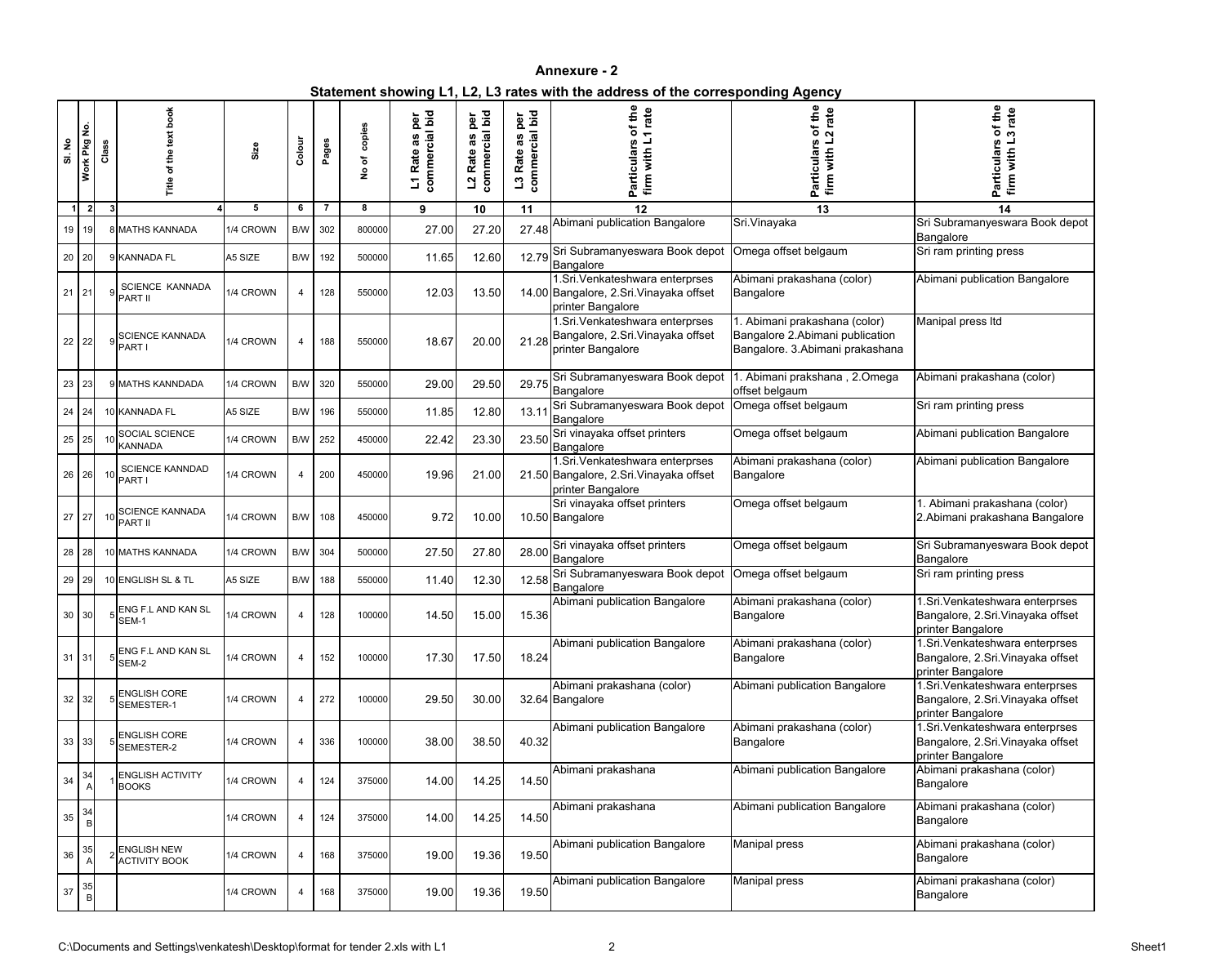**Statement showing L1, L2, L3 rates with the address of the corresponding Agency**

| SI. No | Work Pkg No.       | Class        | š<br>٥<br>፝፝፝፝፝፝፝፝፝                 | Size      | Colour         | Pages          | copies<br>$\overline{\mathbf{c}}$<br>$\frac{1}{2}$ | commercial bid<br>per<br>3g<br>Rate<br>2 | commercial bid<br>per<br>as<br>Rate<br>$\overline{a}$ | commercial bid<br>per<br>3g<br>Rate<br>$\mathbf{c}$ | of the<br>rate<br>$\overline{\phantom{0}}$<br><b>Particulars</b><br>firm with L                 | of the<br>rate<br>articulars<br>with<br>firm<br>௳                                         | of the<br>rate<br>ო<br><b>Particulars</b><br>with<br>firm |
|--------|--------------------|--------------|-------------------------------------|-----------|----------------|----------------|----------------------------------------------------|------------------------------------------|-------------------------------------------------------|-----------------------------------------------------|-------------------------------------------------------------------------------------------------|-------------------------------------------------------------------------------------------|-----------------------------------------------------------|
| -1     | $\overline{2}$     | $\mathbf{3}$ |                                     | 5         | 6              | $\overline{7}$ | 8                                                  | 9                                        | 10                                                    | 11                                                  | 12                                                                                              | 13                                                                                        | 14                                                        |
| 38     | 36                 |              | <b>NALIKALI PARISARA</b><br>ADHYANA | 1/4 CROWN | 4              | 86             | 325000                                             | 10.00                                    | 10.20                                                 | 10.50                                               | Abimani publication Bangalore                                                                   | 1.Sri. Venkateshwara enterprses<br>Bangalore, 2.Sri. Vinayaka offset<br>printer Bangalore | Abimani prakashana (color)<br>Bangalore                   |
| 39     | 36<br>B            |              |                                     | 1/4 CROWN | 4              | 86             | 325000                                             | 10.00                                    | 10.20                                                 | 10.50                                               | Abimani publication Bangalore                                                                   | 1.Sri. Venkateshwara enterprses<br>Bangalore, 2.Sri. Vinayaka offset<br>printer Bangalore | Abimani prakashana (color)<br><b>Bangalore</b>            |
| 40     | 37                 |              | 2 NALIKALI KANNADA                  | 1/4 CROWN | 4              | 84             | 325000                                             | 10.00                                    | 10.20                                                 | 10.40                                               | Abimani publication Bangalore                                                                   | I.Sri. Venkateshwara enterprses<br>Bangalore, 2.Sri. Vinayaka offset<br>printer Bangalore | Elegant offset Belgaum                                    |
| 41     | 37<br>$\, {\bf B}$ |              |                                     | 1/4 CROWN | 4              | 84             | 325000                                             | 10.00                                    | 10.20                                                 | 10.40                                               | Abimani publication Bangalore                                                                   | 1.Sri. Venkateshwara enterprses<br>Bangalore, 2.Sri. Vinayaka offset<br>printer Bangalore | Elegant offset Belgaum                                    |
| 42     | 38                 |              | 3 KANNADA KALINALI                  | 1/4 CROWN | $\overline{4}$ | 148            | 350000                                             | 14.68                                    | 17.00                                                 |                                                     | 1.Sri. Venkateshwara enterprses<br>17.43 Bangalore, 2.Sri. Vinayaka offset<br>printer Bangalore | Abimani prakashana                                                                        | Manipal press Itd                                         |
| 43     | 38<br>B            |              |                                     | 1/4 CROWN | 4              | 148            | 350000                                             | 14.70                                    | 17.00                                                 |                                                     | 1.Sri. Venkateshwara enterprses<br>17.43 Bangalore, 2.Sri. Vinayaka offset<br>printer Bangalore | Abimani prakashana                                                                        | Manipal press Itd                                         |
| 44     | 39                 |              | 5 KAN F.L ENG S.L SEM-2 1/4 CROWN   |           | $\overline{4}$ | 148            | 350000                                             | 15.02                                    | 17.00                                                 |                                                     | 1.Sri. Venkateshwara enterprses<br>17.43 Bangalore, 2.Sri. Vinayaka offset<br>printer Bangalore | Abimani publication Bangalore                                                             | Manipal press Itd                                         |
| 45     | 39<br>B            |              |                                     | 1/4 CROWN | $\overline{4}$ | 148            | 350000                                             | 15.02                                    | 17.00                                                 |                                                     | 1.Sri. Venkateshwara enterprses<br>17.43 Bangalore, 2.Sri. Vinayaka offset<br>printer Bangalore | Abimani publication Bangalore                                                             | Manipal press Itd                                         |
| 46     | 40                 |              | <b>KANNADA CORE</b><br>SEMESTER-1   | 1/4 CROWN | $\overline{4}$ | 284            | 350000                                             | 27.98                                    | 30.58                                                 |                                                     | 1.Sri. Venkateshwara enterprses<br>31.95 Bangalore, 2.Sri. Vinayaka offset<br>printer Bangalore | Manipal press                                                                             | Lavanya                                                   |
| 47     | $\mathsf{B}$       |              |                                     | 1/4 CROWN | 4              | 284            | 350000                                             | 27.98                                    | 30.58                                                 |                                                     | 1.Sri.Venkateshwara enterprses<br>31.95 Bangalore, 2.Sri. Vinayaka offset<br>printer Bangalore  | <b>Manipal press</b>                                                                      | Lavanya                                                   |
| 48     | 41<br>A            |              | KANNADA CORE<br>SEMESTER-2          | 1/4 CROWN | $\overline{4}$ | 332            | 350000                                             | 32.84                                    | 35.27                                                 |                                                     | 1.Sri. Venkateshwara enterprses<br>36.50 Bangalore, 2.Sri. Vinayaka offset<br>printer Bangalore | Manipal press                                                                             | Lavanya                                                   |
| 49     | 41<br>B            |              |                                     | 1/4 CROWN | 4              | 332            | 350000                                             | 32.84                                    | 35.27                                                 |                                                     | 1.Sri. Venkateshwara enterprses<br>36.50 Bangalore, 2.Sri. Vinayaka offset<br>printer Bangalore | Manipal press                                                                             | Lavanya                                                   |
| 50     | 42<br>A            |              | KAN FL ENG SL HINDI<br>TL SEM-1     | 1/4 CROWN | $\overline{4}$ | 260            | 350000                                             | 25.77                                    | 28.26                                                 |                                                     | 1.Sri. Venkateshwara enterprses<br>28.35 Bangalore, 2.Sri. Vinayaka offset<br>printer Bangalore | <b>Manipal press</b>                                                                      | Geethanjali graphics bangalore                            |
| 51     | 42<br>$\sf B$      |              |                                     | 1/4 CROWN | $\overline{4}$ | 260            | 350000                                             | 25.77                                    | 28.26                                                 |                                                     | 1.Sri. Venkateshwara enterprses<br>28.35 Bangalore, 2.Sri. Vinayaka offset<br>printer Bangalore | Manipal press                                                                             | Geethanjali graphics bangalore                            |
| 52     | 43<br>A            |              | KAN FL ENG SL HINDI<br>TL SEM-2     | 1/4 CROWN | $\overline{4}$ | 260            | 350000                                             | 25.80                                    | 28.26                                                 |                                                     | 1.Sri. Venkateshwara enterprses<br>29.25 Bangalore, 2.Sri. Vinayaka offset<br>printer Bangalore | Manipal press                                                                             | Lavanya                                                   |
| 53     | $\frac{43}{B}$     |              |                                     | 1/4 CROWN | $\overline{4}$ | 260            | 350000                                             | 25.80                                    | 28.26                                                 |                                                     | 1.Sri. Venkateshwara enterprses<br>29.25 Bangalore, 2.Sri. Vinayaka offset<br>printer Bangalore | Manipal press                                                                             | Lavanya                                                   |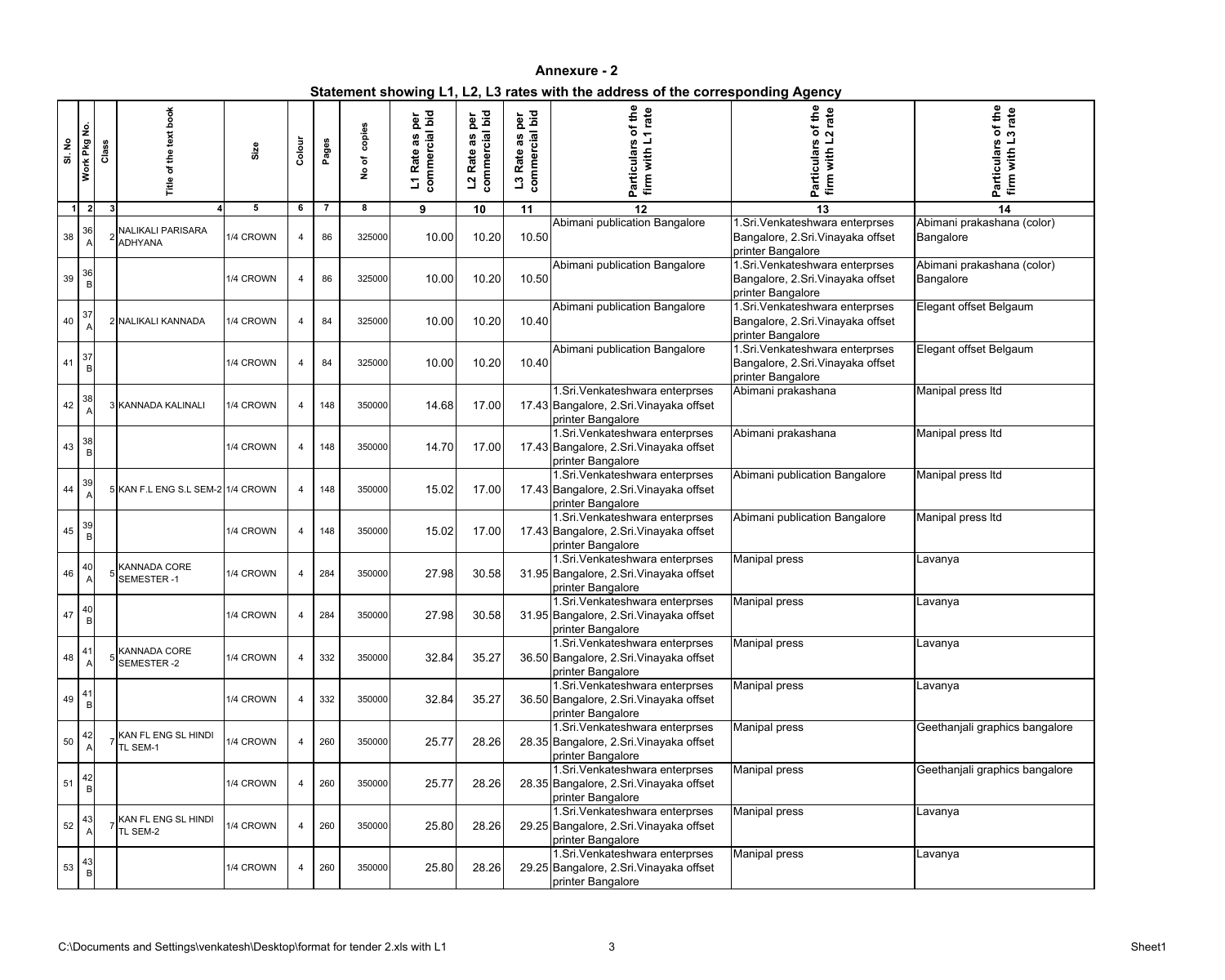| Statement showing L1, L2, L3 rates with the address of the corresponding Agency |  |
|---------------------------------------------------------------------------------|--|
|                                                                                 |  |

| <b>SI. No</b>                                        | Work Pkg No.   | Class        | of the text book<br>Title                | Size      | Colour         | Pages | copies<br>$\overline{\sigma}$<br>$\frac{1}{2}$ | commercial bid<br>per<br>3g<br>L1 Rate | L2 Rate as per<br>commercial bid<br>Rate<br>$\overline{\mathbf{c}}$ | bid<br>per<br>$\overline{\mathfrak{a}}$<br>3g<br>ত<br>L <sub>3</sub> Rate<br>commer | of the<br>1 rate<br>firm with L<br>Particulars                                                  | of the<br>rate<br>$\sim$<br>with L.<br>Particulars<br>firm | of the<br>rate<br>က<br><b>Particulars</b><br>firm with L |
|------------------------------------------------------|----------------|--------------|------------------------------------------|-----------|----------------|-------|------------------------------------------------|----------------------------------------|---------------------------------------------------------------------|-------------------------------------------------------------------------------------|-------------------------------------------------------------------------------------------------|------------------------------------------------------------|----------------------------------------------------------|
| $\overline{1}$                                       | $\overline{2}$ | $\mathbf{3}$ |                                          | 5         | 6              | 7     | 8                                              | 9                                      | 10                                                                  | 11                                                                                  | 12                                                                                              | 13                                                         | 14                                                       |
| 54                                                   | 44<br>A        |              | KAN MED CORE<br>SUBJECT SEM-1            | 1/4 CROWN | 4              | 340   | 350000                                         | 33.77                                  | 36.06                                                               |                                                                                     | 1.Sri. Venkateshwara enterprses<br>37.40 Bangalore, 2.Sri. Vinayaka offset<br>printer Bangalore | <b>Manipal press</b>                                       | Lavanya                                                  |
| 55                                                   | B              |              |                                          | 1/4 CROWN | 4              | 340   | 350000                                         | 33.77                                  | 36.06                                                               |                                                                                     | 1.Sri. Venkateshwara enterprses<br>37.40 Bangalore, 2.Sri. Vinayaka offset<br>printer Bangalore | <b>Manipal press</b>                                       | Lavanya                                                  |
| 56                                                   | 45             |              | KAN MED CORE<br><b>SUBJECT SEM-2</b>     | 1/4 CROWN | 4              | 340   | 350000                                         | 33.80                                  | 36.06                                                               |                                                                                     | 1.Sri. Venkateshwara enterprses<br>37.40 Bangalore, 2.Sri. Vinayaka offset<br>printer Bangalore | <b>Manipal press</b>                                       | Lavanya                                                  |
| 57                                                   | 45<br>B        |              |                                          | 1/4 CROWN | 4              | 340   | 350000                                         | 33.80                                  | 36.06                                                               |                                                                                     | 1.Sri. Venkateshwara enterprses<br>37.40 Bangalore, 2.Sri. Vinayaka offset<br>printer Bangalore | <b>Manipal press</b>                                       | Lavanya                                                  |
| 58                                                   | 46             |              | <b>SCIENCE KANNADA</b><br>PART II        | 1/4 CROWN | 4              | 100   | 400000                                         | 10.50                                  | 12.30                                                               |                                                                                     | 1.Sri. Venkateshwara enterprses<br>12.61 Bangalore, 2.Sri. Vinayaka offset<br>printer Bangalore | Elegant offset belgaum                                     | Manipal press Itd                                        |
| 59                                                   | $\mathsf B$    |              |                                          | 1/4 CROWN | 4              | 100   | 400000                                         | 10.50                                  | 12.30                                                               |                                                                                     | 1.Sri. Venkateshwara enterprses<br>12.61 Bangalore, 2.Sri. Vinayaka offset<br>printer Bangalore | Elegant offset belgaum                                     | Manipal press Itd                                        |
| 60                                                   |                |              | <b>KANNADA KALINALI</b>                  | 1/4 CROWN | 4              | 136   | 150000                                         | 16.40                                  |                                                                     |                                                                                     |                                                                                                 |                                                            |                                                          |
| 61                                                   | 47             |              | <b>ENGLISH READER</b>                    | 1/4 CROWN | 4              | 120   | 100000                                         | 14.40                                  |                                                                     |                                                                                     |                                                                                                 |                                                            |                                                          |
| 62                                                   |                |              | <b>KANNADA PARICHAYA</b><br><b>BASHE</b> | 1/4 CROWN | 4              | 84    | 150000                                         | 10.50                                  |                                                                     |                                                                                     |                                                                                                 |                                                            |                                                          |
|                                                      |                |              | package rate                             |           |                |       |                                                | 41.30                                  | 42.45                                                               |                                                                                     | 45.00 Elegant offset belgaum                                                                    | Manipal press Itd                                          | Abimani publication Bangalore                            |
| 63                                                   |                |              | KANNADA PARISARA<br>ADHYAYANA            | 1/4 CROWN | 4              | 136   | 70000                                          | 16.43                                  |                                                                     |                                                                                     |                                                                                                 |                                                            |                                                          |
| 64                                                   | 48             |              | <b>ENGLISH PARISARA</b><br>ADHYAYANA     | 1/4 CROWN | $\overline{4}$ | 88    | 100000                                         | 11.73                                  |                                                                     |                                                                                     |                                                                                                 |                                                            |                                                          |
| 65                                                   |                |              | KANNADA MATHS                            | 1/4 CROWN | 4              | 148   | 70000                                          | 17.59                                  |                                                                     |                                                                                     |                                                                                                 |                                                            |                                                          |
| 66                                                   |                |              | 1 ENGLISH MATHS                          | 1/4 CROWN | $\overline{a}$ | 148   | 100000                                         | 17.53                                  |                                                                     |                                                                                     |                                                                                                 |                                                            |                                                          |
| 67                                                   |                |              | package rate<br>2 KANNADA KALINALI       | 1/4 CROWN | $\overline{4}$ | 128   | 150000                                         | 63.28<br>15.55                         | 72.80                                                               |                                                                                     | 73.56 Manipal press Itd                                                                         | Sri vinay                                                  | Sri ram printing press                                   |
| 68 49                                                |                |              | 2 ENGLISH READER                         | 1/4 CROWN | 4              | 88    | 100000                                         | 11.73                                  |                                                                     |                                                                                     |                                                                                                 |                                                            |                                                          |
| 69                                                   |                |              | 2 ENGLISH EV.S                           | 1/4 CROWN | 4              | 84    | 100000                                         | 11.34                                  |                                                                     |                                                                                     |                                                                                                 |                                                            |                                                          |
|                                                      |                |              | package rate                             |           |                |       |                                                | 38.62                                  | 40.80                                                               |                                                                                     | 41.50 Manipal press Itd                                                                         | Abimani publication Bangalore                              | Abimani prakashana (color)<br>Bangalore                  |
| 70                                                   |                |              | 2 KANNADA MATHS                          | 1/4 CROWN | 4              | 164   | 70000                                          | 19.15                                  |                                                                     |                                                                                     |                                                                                                 |                                                            |                                                          |
| 71                                                   | 50             |              | 2 ENGLISH MATHS                          | 1/4 CROWN | 4              | 164   | 100000                                         | 19.09                                  |                                                                     |                                                                                     |                                                                                                 |                                                            |                                                          |
| 72                                                   |                |              | KANNADA PARISARA<br>ADHYAYANA            | 1/4 CROWN | 4              | 84    | 60000                                          | 11.41                                  |                                                                     |                                                                                     |                                                                                                 |                                                            |                                                          |
|                                                      |                |              | package rate                             |           |                |       |                                                | 49.65                                  | 57.68                                                               |                                                                                     | 57.87 Manipal press Itd                                                                         | Sri vinay                                                  | Sri ram printing press                                   |
| 73                                                   |                |              | <b>ENGLISH READER</b>                    | 1/4 CROWN | 4              | 96    | 100000                                         | 12.50                                  |                                                                     |                                                                                     |                                                                                                 |                                                            |                                                          |
| $\begin{array}{ c c }\n\hline\n74 & 51\n\end{array}$ |                |              | 3 ENGLISH EVS                            | 1/4 CROWN | $\overline{4}$ | 144   | 100000                                         | 17.14                                  |                                                                     |                                                                                     |                                                                                                 |                                                            |                                                          |
| 75                                                   |                |              | 3 ENGLISH MATHS                          | 1/4 CROWN | $\overline{4}$ | 216   | 100000                                         | 24.14                                  |                                                                     |                                                                                     |                                                                                                 |                                                            |                                                          |
|                                                      |                |              | package rate                             |           |                |       |                                                | 53.78                                  | 55.50                                                               |                                                                                     | 61.93 Manipal press Itd                                                                         | Elegant offset belgaum                                     | Sri ram printing press                                   |
| 76                                                   |                |              | <b>ENGLISH READER</b>                    | 1/4 CROWN | 4              | 100   | 100000                                         | 12.88                                  |                                                                     |                                                                                     |                                                                                                 |                                                            |                                                          |
| $\overline{77}$ 52                                   |                |              | 4 ENGLISH MATHS                          | 1/4 CROWN | 4              | 228   | 100000                                         | 25.31                                  |                                                                     |                                                                                     |                                                                                                 |                                                            |                                                          |
| 78                                                   |                |              | <b>ENGLISH EVS</b>                       | 1/4 CROWN | 4              | 200   | 100000                                         | 22.58                                  |                                                                     |                                                                                     |                                                                                                 |                                                            |                                                          |
|                                                      |                |              | package rate                             |           |                |       |                                                | 60.77                                  | 62.40                                                               |                                                                                     | 71.20 Manipal press Itd                                                                         | Elegant offset belgaum                                     | Sri ram printing press                                   |
| 79                                                   |                |              | <b>ENGLISH MED CORE</b><br>SUBJECT SEM-1 | 1/4 CROWN | 4              | 280   | 100000                                         | 30.37                                  |                                                                     |                                                                                     |                                                                                                 |                                                            |                                                          |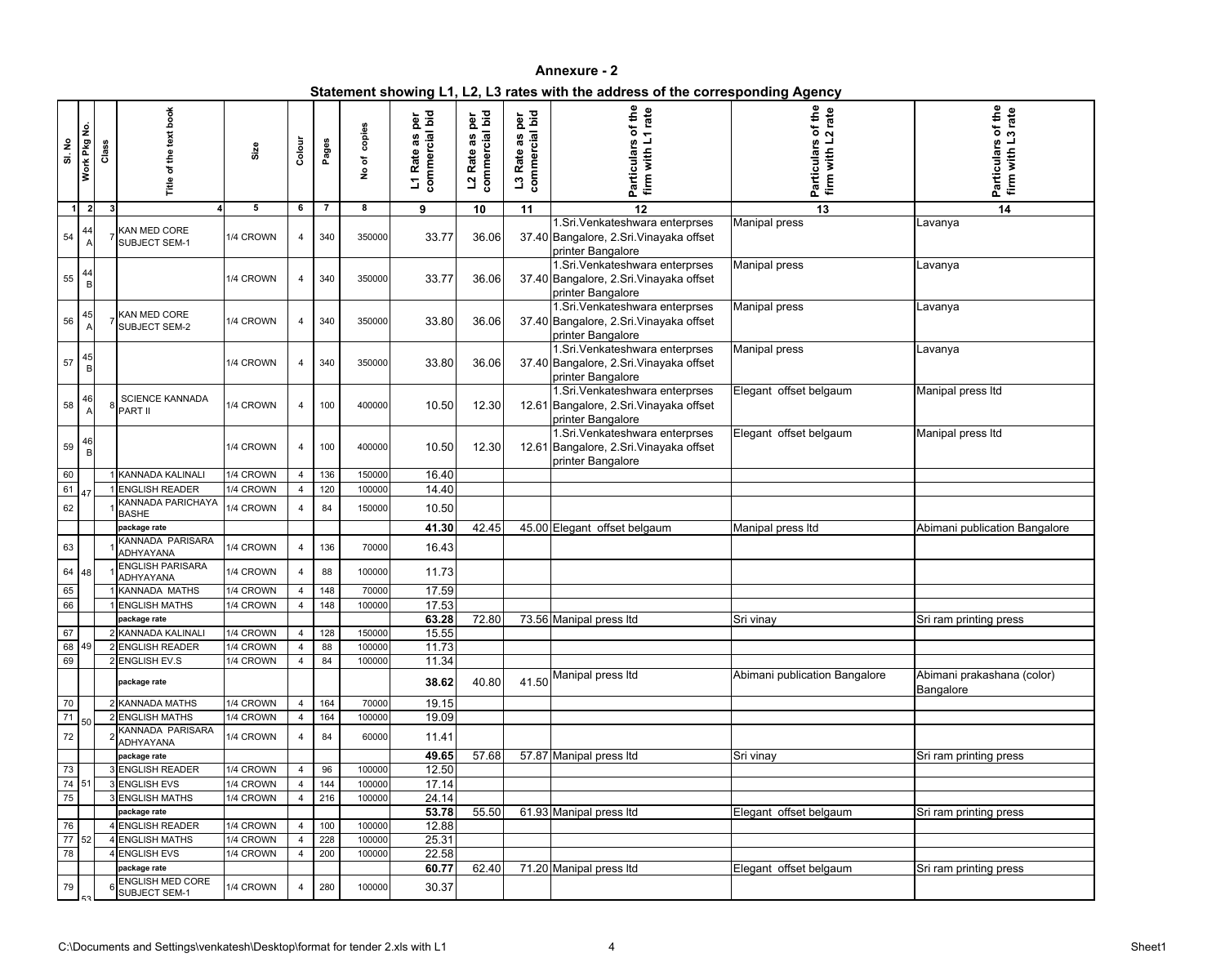|  | Statement showing L1, L2, L3 rates with the address of the corresponding Agency |
|--|---------------------------------------------------------------------------------|
|  |                                                                                 |

| SI. No     | Work Pkg No.        | Class | of the text book<br>Title                        | Size                   | Colour                  | Pages | copies<br>No of | commercial bid<br>per<br>U)<br>a<br>Rate<br>$\overline{\mathbf{z}}$ | L2 Rate as per<br>commercial bid<br>Rate<br>$\overline{\mathbf{c}}$ | commercial bid<br>per<br>3g<br>L <sub>3</sub> Rate | of the<br>1 rate<br>firm with L<br><b>Particulars</b> | of the<br>rate<br>$\mathbf{\Omega}$<br>with L.<br>Particulars<br>firm with L' | of the<br>rate<br><b>Particulars</b><br>with<br>firm                                                                                                                                      |
|------------|---------------------|-------|--------------------------------------------------|------------------------|-------------------------|-------|-----------------|---------------------------------------------------------------------|---------------------------------------------------------------------|----------------------------------------------------|-------------------------------------------------------|-------------------------------------------------------------------------------|-------------------------------------------------------------------------------------------------------------------------------------------------------------------------------------------|
| -1         | $\overline{2}$<br>~ |       |                                                  | 5                      | 6                       | 7     | 8               | 9                                                                   | 10                                                                  | 11                                                 | $\overline{12}$                                       | 13                                                                            | 14                                                                                                                                                                                        |
| 80         |                     |       | ENGLISH MED CORE<br>SUBJECT SEM-2                | 1/4 CROWN              | 4                       | 316   | 100000          | 33.90                                                               |                                                                     |                                                    |                                                       |                                                                               |                                                                                                                                                                                           |
|            |                     |       | package rate                                     |                        |                         |       |                 | 64.27                                                               | 68.50                                                               |                                                    | 76.03 Manipal press Itd                               | Elegant offset belgaum                                                        | Sri ram printing press                                                                                                                                                                    |
| 81         | 54                  |       | <b>ENGLISH MED CORE</b><br><b>SUBJECT SEM-1</b>  | 1/4 CROWN              | 4                       | 340   | 100000          | 36.26                                                               |                                                                     |                                                    |                                                       |                                                                               |                                                                                                                                                                                           |
| 82         |                     |       | <b>ENGLISH MED CORE</b><br>SUBJECT SEM-2         | 1/4 CROWN              | 4                       | 340   | 100000          | 36.26                                                               |                                                                     |                                                    |                                                       |                                                                               |                                                                                                                                                                                           |
|            |                     |       | package rate<br>8 ENGLISH FL                     |                        | $\mathsf{B}/\mathsf{W}$ |       | 75000           | 72.52<br>9.70                                                       | 76.20                                                               |                                                    | 84.66 Manipal press Itd                               | Elegant offset belgaum                                                        | Shesha sai e-forms bangalore                                                                                                                                                              |
| 83         |                     |       | <b>SCIENCE ENGLISH</b>                           | A5 SIZE                |                         | 148   |                 |                                                                     |                                                                     |                                                    |                                                       |                                                                               |                                                                                                                                                                                           |
| 84         | 55                  |       | PART I<br><b>SCIENCE ENGLISH</b>                 | 1/4 CROWN              | 4                       | 120   | 150000          | 16.25                                                               |                                                                     |                                                    |                                                       |                                                                               |                                                                                                                                                                                           |
| 85         |                     |       | PART II                                          | 1/4 CROWN              | 4                       | 92    | 150000          | 12.50                                                               |                                                                     |                                                    |                                                       |                                                                               |                                                                                                                                                                                           |
|            |                     |       | package rate                                     |                        |                         |       |                 | 38.45                                                               | 41.40                                                               | 44.80                                              | Omega offset Belgaum                                  | Sri ram printing press                                                        | 1.Sri murugan offset, 2.The orient<br>color craft 3. The orient universal<br>press, 4. The orient processors,<br>5. Rathna offset, 6. Bhagavathi,<br>7. Rayapetta stationary and printing |
| $86\,$     | 56                  |       | SOCIAL SCIENCE<br><b>ENGLISH</b>                 | 1/4 CROWN              | $\mathsf{B}/\mathsf{W}$ | 266   | 150000          | 24.60                                                               |                                                                     |                                                    |                                                       |                                                                               |                                                                                                                                                                                           |
| 87         |                     |       | <b>MATHS ENGLISH</b>                             | 1/4 CROWN              | B/W                     | 290   | 150000          | 26.85                                                               |                                                                     |                                                    |                                                       |                                                                               |                                                                                                                                                                                           |
|            |                     |       | package rate                                     |                        |                         |       |                 | 51.45                                                               | 52.55                                                               |                                                    | 53.31 Omega offset Belgaum                            | Ravi graphics                                                                 | Sri ram printing press                                                                                                                                                                    |
| 88         |                     |       | 9 ENGLISH FL                                     | A5 SIZE                | B/W                     | 152   | 20000           | 10.55                                                               |                                                                     |                                                    |                                                       |                                                                               |                                                                                                                                                                                           |
| 89         | 57                  |       | 9 KANNDA SL & TL                                 | A5 SIZE                | B/W                     | 148   | 30000           | 10.25                                                               |                                                                     |                                                    |                                                       |                                                                               |                                                                                                                                                                                           |
| 90         |                     |       | 9 MATHS ENGISH                                   | 1/4 CROWN              | B/W                     | 308   | 125000          | 28.50<br>49.30                                                      | 50.08                                                               |                                                    | 51.12 Omega offset Belgaum                            |                                                                               |                                                                                                                                                                                           |
| 91         |                     |       | package rate<br>SCIENCE ENGLISH<br>PART I        | 1/4 CROWN              | $\overline{4}$          | 180   | 125000          | 16.80                                                               |                                                                     |                                                    |                                                       | Ravi graphics                                                                 | Sri ram printing press                                                                                                                                                                    |
|            | 92 58               |       | <b>SCIENCE ENGLISH</b><br>$9$ PART II            | 1/4 CROWN              | 4                       | 124   | 125000          | 18.00                                                               |                                                                     |                                                    |                                                       |                                                                               |                                                                                                                                                                                           |
| 93         |                     |       | SOCIAL SCIENCE<br><b>ENGLISH</b>                 | 1/4 CROWN              | B/W                     | 192   | 125000          | 19.50                                                               |                                                                     |                                                    |                                                       |                                                                               |                                                                                                                                                                                           |
|            |                     |       | package rate                                     |                        |                         |       |                 | 54.30                                                               | 56.10                                                               |                                                    | 59.15 Lovely offset                                   | Elegant offset belgaum                                                        | Omega offset belgaum                                                                                                                                                                      |
| 94         |                     |       | 10 ENGLISH FL<br>SOCIAL SCIENCE                  | A5 SIZE                | B/W                     | 228   | 30000           | 15.80                                                               |                                                                     |                                                    |                                                       |                                                                               |                                                                                                                                                                                           |
|            | 95 59               |       | <b>ENGLISH</b>                                   | 1/4 CROWN              | B/W                     | 276   | 100000          | 25.55                                                               |                                                                     |                                                    |                                                       |                                                                               |                                                                                                                                                                                           |
| 96         |                     |       | 10 MATHS ENGLISH                                 | 1/4 CROWN              | B/W                     | 308   | 150000          | 28.50                                                               | 70.43                                                               |                                                    |                                                       |                                                                               |                                                                                                                                                                                           |
| 97         |                     |       | package rate<br><b>SCIENCE ENGLISH</b><br>PART I | 1/4 CROWN              | 4                       | 204   | 150000          | 69.85<br>22.00                                                      |                                                                     |                                                    | 70.84 Omega offset Belgaum                            | Ravi graphics                                                                 | Sri ram printing press                                                                                                                                                                    |
| 98         | 60                  |       | <b>SCIENCE ENGLISH</b><br>PART II                | 1/4 CROWN              | 4                       | 104   | 150000          | 11.25                                                               |                                                                     |                                                    |                                                       |                                                                               |                                                                                                                                                                                           |
|            |                     |       | package rate                                     |                        |                         |       |                 | 33.25                                                               | 36.14                                                               |                                                    | 36.40 PC Shabadi matt gadag                           | Manipal press Itd                                                             | Elegant offset Belgaum                                                                                                                                                                    |
| 99         |                     |       | <b>HINDI READER</b>                              | 1/4 CROWN              | B/W                     | 96    | 1000            | 21.94                                                               |                                                                     |                                                    |                                                       |                                                                               |                                                                                                                                                                                           |
| 100        |                     |       | <b>HINDI PARISARA</b><br>ADHYAYANA               | 1/4 CROWN              | B/W                     | 88    | 1000            | 20.91                                                               |                                                                     |                                                    |                                                       |                                                                               |                                                                                                                                                                                           |
| $101$      |                     |       | <b>HINDI MATHS</b>                               | 1/4 CROWN              | B/W                     | 148   | 1000            | 29.17                                                               |                                                                     |                                                    |                                                       |                                                                               |                                                                                                                                                                                           |
| 102<br>103 |                     |       | 2 HINDI READER<br>2 HINDI MATHS                  | 1/4 CROWN<br>1/4 CROWN | B/W<br>B/W              | 72    | 1000            | 18.84<br>31.82                                                      |                                                                     |                                                    |                                                       |                                                                               |                                                                                                                                                                                           |
|            |                     |       | HINDI PARISARA                                   |                        |                         | 164   | 1000            |                                                                     |                                                                     |                                                    |                                                       |                                                                               |                                                                                                                                                                                           |
| 104        |                     |       | ADHYAYANA                                        | 1/4 CROWN              | B/W                     | 84    | 1000            | 20.91                                                               |                                                                     |                                                    |                                                       |                                                                               |                                                                                                                                                                                           |
| 105        |                     |       | <b>HINDI READER</b>                              | 1/4 CROWN              | B/W                     | 84    | 1000            | 20.91                                                               |                                                                     |                                                    |                                                       |                                                                               |                                                                                                                                                                                           |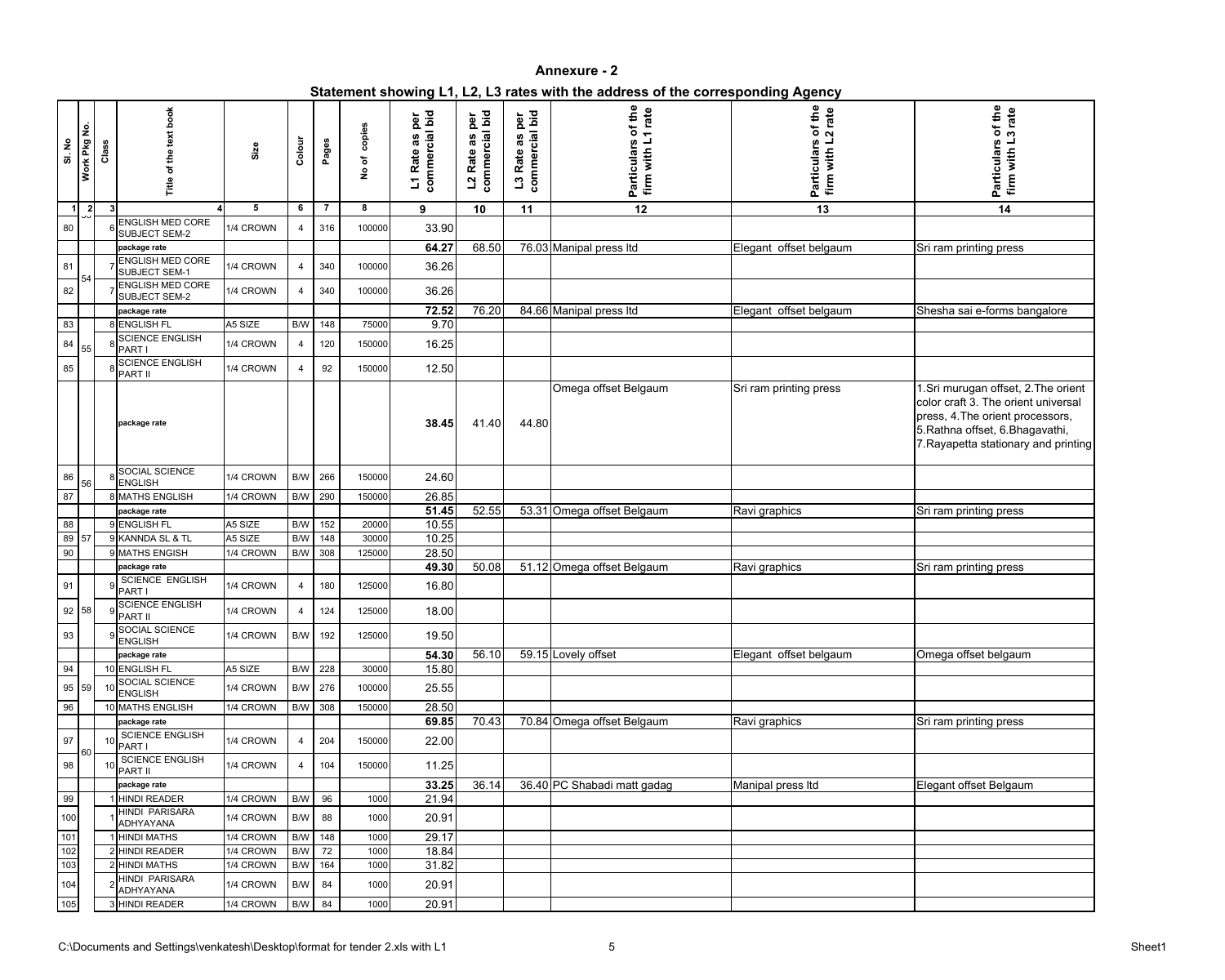| Statement showing L1, L2, L3 rates with the address of the corresponding Agency |  |
|---------------------------------------------------------------------------------|--|
|                                                                                 |  |

| <b>SI. No</b>           | Work Pkg No.   | Class | Title of the text book                                      | Size      | Colour                  | Pages           | No of copies | commercial bid<br>per<br>as<br>L1 Rate | L2 Rate as per<br>commercial bid<br>L <sub>2</sub> Rate | commercial bid<br>per<br>as<br>L <sub>3</sub> Rate | of the<br>firm with L1 rate<br>Particulars | of the<br>rate<br>firm with L2<br>Particulars | Particulars of the<br>firm with L3 rate             |
|-------------------------|----------------|-------|-------------------------------------------------------------|-----------|-------------------------|-----------------|--------------|----------------------------------------|---------------------------------------------------------|----------------------------------------------------|--------------------------------------------|-----------------------------------------------|-----------------------------------------------------|
| $\overline{\mathbf{1}}$ | 2 <sup>1</sup> | -3    |                                                             | 5         | 6                       | $\overline{7}$  | 8            | 9                                      | 10                                                      | 11                                                 | 12                                         | $\overline{13}$                               | 14                                                  |
| 106                     |                |       | <b>HINDI PARISARA</b><br>ADHYAYANA                          | 1/4 CROWN | B/W                     | 144             | 1000         | 28.72                                  |                                                         |                                                    |                                            |                                               |                                                     |
| 107                     |                |       | <b>HINDI MATHS</b>                                          | 1/4 CROWN | B/W                     | 212             | 1000         | 38.02                                  |                                                         |                                                    |                                            |                                               |                                                     |
| 108                     |                |       | <b>HINDI READER</b>                                         | 1/4 CROWN | B/W                     | $\overline{72}$ | 1000         | 18.76                                  |                                                         |                                                    |                                            |                                               |                                                     |
| 109                     |                |       | <b>HINDI PARISARA</b><br>ADHYAYANA                          | 1/4 CROWN | B/W                     | 212             | 1000         | 38.02                                  |                                                         |                                                    |                                            |                                               |                                                     |
| 110                     |                |       | 4 HINDI MATHS                                               | 1/4 CROWN | $\mathsf{B}/\mathsf{W}$ | 228             | 1000         | 40.09                                  |                                                         |                                                    |                                            |                                               |                                                     |
| 111                     |                |       | HINDI FL KAN SL ENG                                         | 1/4 CROWN | B/W                     | 208             | 1000         | 37.57                                  |                                                         |                                                    |                                            |                                               |                                                     |
|                         | 61             |       | TL SEM-1<br>HINDI FL KAN SL ENG                             |           |                         |                 |              |                                        |                                                         |                                                    |                                            |                                               |                                                     |
| 112                     |                |       | TL SEM-2                                                    | 1/4 CROWN | B/W                     | 192             | 1000         | 34.92                                  |                                                         |                                                    |                                            |                                               |                                                     |
| 113                     |                |       | HINDI MED CORE SEM-                                         | 1/4 CROWN | B/W                     | 276             | 1000         | 46.87                                  |                                                         |                                                    |                                            |                                               |                                                     |
| 114                     |                |       | HINDI MED CORE SEM-<br>l2                                   | 1/4 CROWN | B/W                     | 320             | 1000         | 52.62                                  |                                                         |                                                    |                                            |                                               |                                                     |
| 115                     |                |       | ENG FL AND KAN SL<br>HINDI TL SEM-1                         | 1/4 CROWN | 4                       | 264             | 100000       | 37.91                                  |                                                         |                                                    |                                            |                                               |                                                     |
| 116                     |                |       | ENG FL AND KAN SL                                           | 1/4 CROWN | $\overline{4}$          | 232             | 100000       | 33.67                                  |                                                         |                                                    |                                            |                                               |                                                     |
|                         |                |       | HINDI TL SEM-2<br><b>HINDI FL KAN SL ENG</b>                |           |                         |                 |              |                                        |                                                         |                                                    |                                            |                                               |                                                     |
| 117                     |                |       | TL SEM-1                                                    | 1/4 CROWN | B/W                     | 200             | 1000         | 36.54                                  |                                                         |                                                    |                                            |                                               |                                                     |
| 118                     |                |       | HINDI FL KAN SL ENG<br>TL SEM-2                             | 1/4 CROWN | B/W                     | 216             | 1000         | 38.60                                  |                                                         |                                                    |                                            |                                               |                                                     |
| 119                     |                |       | <b>HINDI MED CORE</b><br>SUBJECT SEM-1                      | 1/4 CROWN | $\mathsf{B}/\mathsf{W}$ | 296             | 1000         | 49.52                                  |                                                         |                                                    |                                            |                                               |                                                     |
| 120                     |                |       | HINDI MED CORE<br>SUBJECT SEM-2                             | 1/4 CROWN | B/W                     | 324             | 1000         | 53.65                                  |                                                         |                                                    |                                            |                                               |                                                     |
|                         |                |       | package rate                                                |           |                         |                 |              | 749.98                                 | 780.35                                                  | 955.91                                             | Radiant offset                             | Standard press pvt Itd shivakashi             | Keral state audio visual and<br>reprographic center |
| 121                     |                |       | ENG FL AND KAN SL<br>HINDI TL SEM-1                         | 1/4 CROWN | 4                       | 270             | 100000       | 36.00                                  |                                                         |                                                    |                                            |                                               |                                                     |
| 122                     |                |       | ENG FL AND KAN SL<br>HINDI TL SEM-2                         | 1/4 CROWN | 4                       | 270             | 100000       | 36.00                                  |                                                         |                                                    |                                            |                                               |                                                     |
| 123                     |                |       | HINDI FL KAN SL ENG<br>TL SEM-1                             | 1/4 CROWN |                         | B/W 270         | 1000         | 40.00                                  |                                                         |                                                    |                                            |                                               |                                                     |
| 124                     |                |       | HINDI FL KAN SL ENG<br>TL SEM-2                             | 1/4 CROWN |                         | B/W 270         | 1000         | 40.00                                  |                                                         |                                                    |                                            |                                               |                                                     |
| 125                     |                |       | HINDI MED CORE<br>SUBJECT SEM-1                             | 1/4 CROWN |                         | B/W 340         | 1000         | 50.00                                  |                                                         |                                                    |                                            |                                               |                                                     |
| 126                     |                |       | HINDI MED CORE<br>SUBJECT SEM-2                             | 1/4 CROWN |                         | B/W 340         | 1000         | 50.00                                  |                                                         |                                                    |                                            |                                               |                                                     |
| 127                     |                |       | 8 HINDI FL                                                  | A5 SIZE   | B/W                     | 180             | 1000         | 27.00                                  |                                                         |                                                    |                                            |                                               |                                                     |
| 128                     | 162            |       | 8 SOCIAL SCIENCE                                            | 1/4 CROWN | B/W                     | 224             | 1000         | 33.00                                  |                                                         |                                                    |                                            |                                               |                                                     |
| 129<br>130              |                |       | 8 SCIENCE HINDI PART I<br>8 SCIENCE HINDI PART II 1/4 CROWN | 1/4 CROWN | B/W<br>B/W              | 140<br>96       | 1000<br>1000 | 21.00<br>15.00                         |                                                         |                                                    |                                            |                                               |                                                     |
| 131                     |                |       | 8 MATHS HINDI                                               | 1/4 CROWN | B/W                     | 302             | 1000         | 45.00                                  |                                                         |                                                    |                                            |                                               |                                                     |
| 132                     |                |       | 9 HINDI FL                                                  | A5 SIZE   | B/W                     | 184             | 1000         | 27.50                                  |                                                         |                                                    |                                            |                                               |                                                     |
| 133                     |                |       | 9 SOCIAL SCIENCE                                            | 1/4 CROWN | $\mathsf{B}/\mathsf{W}$ | 210             | 1000         | 31.50                                  |                                                         |                                                    |                                            |                                               |                                                     |
| 134                     |                |       | <b>SCIENCE HINDI PART I</b>                                 | 1/4 CROWN | B/W                     | 200             | 1000         | 30.00                                  |                                                         |                                                    |                                            |                                               |                                                     |
| 135                     |                |       | 9 SCIENCE HINDI PART II 1/4 CROWN                           |           | B/W                     | 160             | 1000         | 24.00                                  |                                                         |                                                    |                                            |                                               |                                                     |
| 136                     |                |       | 9 MATHS HINDI                                               | 1/4 CROWN | B/W                     | 352             | 1000         | 53.00                                  |                                                         |                                                    |                                            |                                               |                                                     |
| 137                     |                |       | 10 HINDI FL                                                 | A5 SIZE   | B/W                     | 164             | 1000         | 25.00                                  |                                                         |                                                    |                                            |                                               |                                                     |
| 138                     |                |       | 10 SOCIAL SCIENCE                                           | 1/4 CROWN | B/W                     | 272             | 1000         | 40.00                                  |                                                         |                                                    |                                            |                                               |                                                     |
| 139                     |                |       | 10 SCIENCE HINDI PART I                                     | 1/4 CROWN | B/W                     | 198             | 1000         | 30.00                                  |                                                         |                                                    |                                            |                                               |                                                     |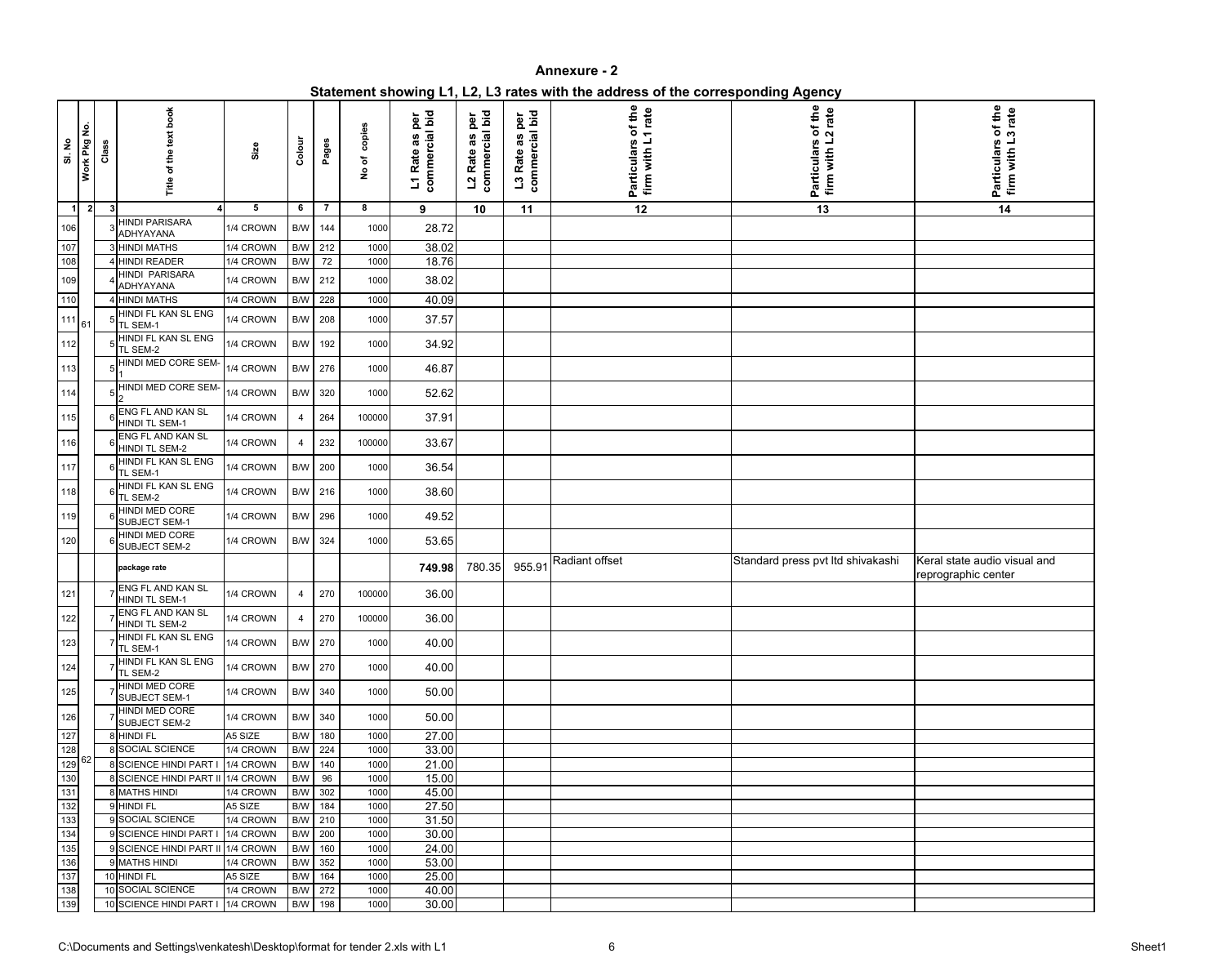| Statement showing L1, L2, L3 rates with the address of the corresponding Agency |  |
|---------------------------------------------------------------------------------|--|
|                                                                                 |  |

| SI. No           | Work Pkg No.   | Class        | of the text book<br>Title                              | Size                   | Colour                | Pages      | copies<br>No of | commercial bid<br>per<br>U)<br>a<br>L1 Rate | L2 Rate as per<br>commercial bid<br>L <sub>2</sub> Rate | bid<br>per<br>commercial<br>3g<br>L <sub>3</sub> Rate | of the<br>1 rate<br>firm with L<br>Particulars | of the<br>2 rate<br>with L'<br>Particulars<br>$f_{\text{irm}}$ | Particulars of the<br>firm with L3 rate |
|------------------|----------------|--------------|--------------------------------------------------------|------------------------|-----------------------|------------|-----------------|---------------------------------------------|---------------------------------------------------------|-------------------------------------------------------|------------------------------------------------|----------------------------------------------------------------|-----------------------------------------|
| $\overline{1}$   | $\overline{2}$ | $\mathbf{3}$ |                                                        | 5                      | 6                     | 7          | 8               | 9                                           | 10                                                      | 11                                                    | 12                                             | 13                                                             | 14                                      |
| 140<br>141       |                |              | 10 SCIENCE HINDI PART II 1/4 CROWN<br>10 MATHS HINDI   | 1/4 CROWN              | B/W<br>B/W            | 116<br>312 | 1000<br>1000    | 17.50<br>47.00                              |                                                         |                                                       |                                                |                                                                |                                         |
|                  | 62             |              | package rate                                           |                        |                       |            |                 | 718.50                                      | 799.27                                                  | 861.25                                                | Abimani prakashana (color)<br>Bangalore        | Radiant offset                                                 | Standard press pvt Itd                  |
| 142              |                |              | <b>URDU READER</b>                                     | 1/4 CROWN              | 4                     | 116        | 40000           | 14.61                                       |                                                         |                                                       |                                                |                                                                |                                         |
| 143              |                |              | <b>URDU MATHS</b>                                      | 1/4 CROWN              | 4                     | 148        | 40000           | 17.75                                       |                                                         |                                                       |                                                |                                                                |                                         |
| 144              |                |              | <b>URDU PARISARA</b><br>ADHYAYANA                      | 1/4 CROWN              | 4                     | 88         | 40000           | 11.87                                       |                                                         |                                                       |                                                |                                                                |                                         |
| 145              |                |              | 2 URDU READER                                          | 1/4 CROWN              | $\overline{4}$        | 80         | 40000           | 11.10                                       |                                                         |                                                       |                                                |                                                                |                                         |
| 146              |                |              | 2 URDU MATHS                                           | 1/4 CROWN              | 4                     | 168        | 40000           | 19.71                                       |                                                         |                                                       |                                                |                                                                |                                         |
| 147              |                |              | URDU PARISARA<br>ADHYAYANA                             | 1/4 CROWN              | 4                     | 86         | 40000           | 11.68<br>86.72                              |                                                         |                                                       |                                                |                                                                |                                         |
| 148              |                |              | package rate<br>3 URDU READER                          | 1/4 CROWN              | $\overline{4}$        | 96         | 40000           | 12.65                                       | 102.84                                                  |                                                       | 102.90 Manipal press Itd                       | Sri ram printing press                                         | Abimani publication Bangalore           |
| 149              |                |              | 3 URDU MATHS                                           | 1/4 CROWN              | 4                     | 216        | 40000           | 24.43                                       |                                                         |                                                       |                                                |                                                                |                                         |
| $\frac{150}{ }$  |                |              | 3 URDU EVS                                             | 1/4 CROWN              | $\overline{4}$        | 160        | 40000           | 18.92                                       |                                                         |                                                       |                                                |                                                                |                                         |
| 151              |                |              | <b>URDU READER</b>                                     | 1/4 CROWN              | $\overline{4}$        | 120        | 40000           | 15.00                                       |                                                         |                                                       |                                                |                                                                |                                         |
| $\overline{152}$ |                |              | <b>URDU EVS</b>                                        | 1/4 CROWN              | $\overline{4}$        | 200        | 40000           | 22.86                                       |                                                         |                                                       |                                                |                                                                |                                         |
| 153              |                |              | <b>URDU MATHS</b>                                      | 1/4 CROWN              | 4                     | 228        | 40000           | 25.61                                       |                                                         |                                                       |                                                |                                                                |                                         |
|                  |                |              | package rate                                           |                        |                       |            |                 | 119.47                                      | 143.82                                                  |                                                       | 153.00 Manipal press Itd                       | Sri ram printing press                                         | Sri kala graphics pvt Itd               |
| 154              |                |              | URDU FL KAN SL ENG<br>TL SEM-1                         | 1/4 CROWN              | 4                     | 186        | 40000           | 21.48                                       |                                                         |                                                       |                                                |                                                                |                                         |
| 155              |                |              | URDU FL KAN SL ENG<br>TL SEM-2                         | 1/4 CROWN              | 4                     | 204        | 40000           | 23.25                                       |                                                         |                                                       |                                                |                                                                |                                         |
| 156              |                |              | URDU MED CORE<br>SUBJECT SEM-1                         | 1/4 CROWN              | 4                     | 316        | 40000           | 34.31                                       |                                                         |                                                       |                                                |                                                                |                                         |
| 157              |                |              | <b>URDU MED CORE</b><br>SUBJECT SEM-2                  | 1/4 CROWN              | 4                     | 344        | 40000           | 37.10                                       |                                                         |                                                       |                                                |                                                                |                                         |
|                  |                |              | package rate<br><b>URDU MED CORE</b>                   |                        |                       |            |                 | 116.14                                      | 135.90                                                  |                                                       | 152.28 Manipal press Itd                       | Sri ram printing press                                         | radiant offset                          |
| 158              |                |              | SEMESTER-1<br><b>URDU MED CORE</b>                     | 1/4 CROWN              | 4                     | 284        | 40000           | 31.13                                       |                                                         |                                                       |                                                |                                                                |                                         |
| 159              | 66             |              | SEMESTER-2<br>URDU FL KAN SL ENG                       | 1/4 CROWN              | 4                     | 356        | 40000           | 38.29                                       |                                                         |                                                       |                                                |                                                                |                                         |
| 160              |                |              | <b>TL SEM - 1</b><br>URDU FL KAN SL ENG                | 1/4 CROWN              | 4                     | 288        | 40000           | 31.53                                       |                                                         |                                                       |                                                |                                                                |                                         |
| 161              |                |              | TL SEM - 2                                             | 1/4 CROWN              | 4                     | 236        | 40000           | 26.40                                       |                                                         |                                                       |                                                |                                                                |                                         |
|                  |                |              | package rate                                           |                        |                       |            |                 | 127.35                                      | 149.34                                                  |                                                       | 167.33 Manipal press Itd                       | Sri ram printing press                                         | radiant offset                          |
| 162              |                |              | URDU FL KAN SL ENG<br>TL SEM - 1                       | 1/4 CROWN              | 4                     | 290        | 40000           | 41.64                                       |                                                         |                                                       |                                                |                                                                |                                         |
| 163              |                |              | URDU FL KAN SL ENG<br>TL SEM - 2                       | 1/4 CROWN              | 4                     | 290        | 40000           | 41.64                                       |                                                         |                                                       |                                                |                                                                |                                         |
| 164              |                |              | URDU MED CORE<br>SUBJECT SEM-1                         | 1/4 CROWN              | 4                     | 380        | 40000           | 53.65                                       |                                                         |                                                       |                                                |                                                                |                                         |
| 165              |                |              | URDU MED CORE<br>SUBJECT SEM-2                         | 1/4 CROWN              | 4                     | 380        | 40000           | 53.65                                       |                                                         |                                                       |                                                |                                                                |                                         |
| 166              |                |              | 8 URDU FL                                              | A5 SIZE                | B/W 204               |            | 25000           | 15.73                                       |                                                         |                                                       |                                                |                                                                |                                         |
| 167              |                |              | SOCIAL SCIENCE<br>URDU                                 | 1/4 CROWN              | B/W                   | 260        | 25000           | 24.24                                       |                                                         |                                                       |                                                |                                                                |                                         |
| 168              |                |              | 8 SCIENCE URDU PART I 1/4 CROWN<br>8 SCIENCE URDU PART |                        | 4                     | 152        | 25000           | 23.55                                       |                                                         |                                                       |                                                |                                                                |                                         |
| 169<br>170       |                |              | 8 MATHS URDU                                           | 1/4 CROWN<br>1/4 CROWN | $\overline{4}$<br>B/W | 100<br>334 | 25000<br>25000  | 16.70<br>30.32                              |                                                         |                                                       |                                                |                                                                |                                         |
| $171$            |                |              | 9 URDU FL                                              | A5 SIZE                | B/W                   | 188        | 10000           | 15.40                                       |                                                         |                                                       |                                                |                                                                |                                         |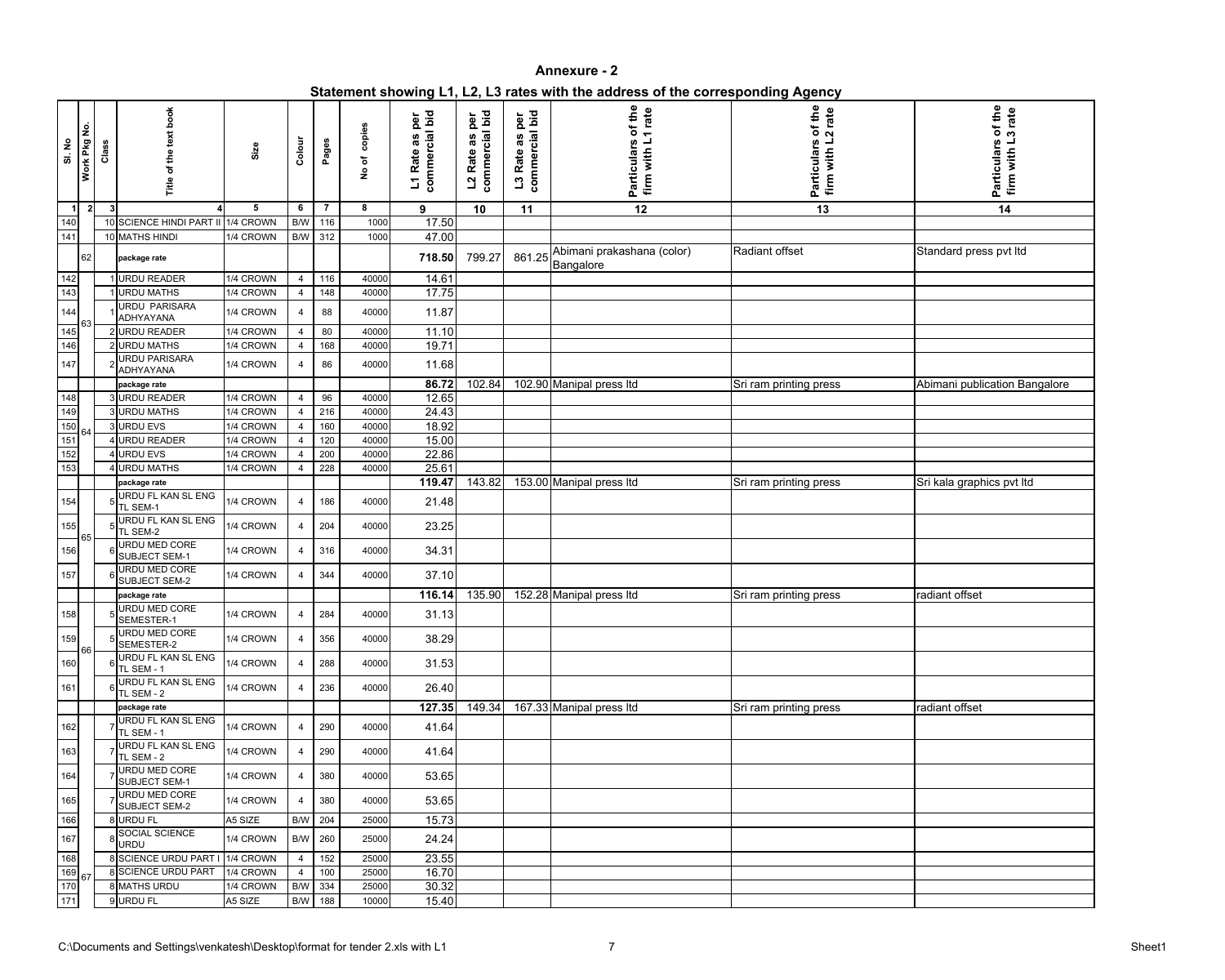| Statement showing L1, L2, L3 rates with the address of the corresponding Agency |  |
|---------------------------------------------------------------------------------|--|
|                                                                                 |  |

| SI. No                  | Work Pkg No.   | Class        | Title of the text book                   | Size      | Colour         | Pages | copies<br>No of | commercial bid<br>per<br>ဖာ<br>a<br>L1 Rate | L2 Rate as per<br>commercial bid<br>L <sub>2</sub> Rate | commercial bid<br>per<br>3e<br>L <sub>3</sub> Rate | of the<br>1 rate<br>firm with L<br>Particulars | of the<br>2 rate<br>firm with L<br><b>Particulars</b> | Particulars of the<br>firm with L3 rate |
|-------------------------|----------------|--------------|------------------------------------------|-----------|----------------|-------|-----------------|---------------------------------------------|---------------------------------------------------------|----------------------------------------------------|------------------------------------------------|-------------------------------------------------------|-----------------------------------------|
| $\overline{\mathbf{1}}$ | $\overline{2}$ | $\mathbf{3}$ |                                          | 5         | 6              | 7     | 8               | 9                                           | 10                                                      | 11                                                 | 12                                             | 13                                                    | $\overline{14}$                         |
| 172                     |                |              | SOCIAL SCIENCE<br>URDU                   | 1/4 CROWN | B/W            | 266   | 10000           | 26.01                                       |                                                         |                                                    |                                                |                                                       |                                         |
| 173                     |                |              | 9 SCIENCE URDU I                         | 1/4 CROWN | 4              | 220   | 10000           | 36.70                                       |                                                         |                                                    |                                                |                                                       |                                         |
| 174                     |                |              | 9 SCIENCE URDU II                        | 1/4 CROWN | 4              | 180   | 10000           | 30.60                                       |                                                         |                                                    |                                                |                                                       |                                         |
| 175                     |                |              | 9 MATHS URDU                             | 1/4 CROWN | B/W            | 380   | 10000           | 35.83                                       |                                                         |                                                    |                                                |                                                       |                                         |
| 176                     |                |              | SOCIAL SCIENCE<br>URDU                   | 1/4 CROWN | B/W            | 308   | 8000            | 35.26                                       |                                                         |                                                    |                                                |                                                       |                                         |
| $177$                   |                |              | 10 SCIENCE URDU PART                     | 1/4 CROWN | 4              | 192   | 8000            | 33.36                                       |                                                         |                                                    |                                                |                                                       |                                         |
| 178<br>179              |                |              | 10 SCIENCE URDU PART                     | 1/4 CROWN | B/W            | 104   | 8000            | 13.38                                       |                                                         |                                                    |                                                |                                                       |                                         |
|                         | 67             |              | 10 MATHS URDU<br>package rate            | 1/4 CROWN | B/W            | 324   | 8000            | 37.08<br>564.74                             | 625.85                                                  |                                                    | 681.88 Radiant offset                          | Standard press pvt Itd shivakashi                     | solar offset printer                    |
|                         |                |              | <b>MARATHI HASATH</b>                    |           |                |       |                 |                                             |                                                         |                                                    |                                                |                                                       |                                         |
| 180                     |                |              | KHELATH                                  | 1/4 CROWN | 4              | 108   | 15000           | 18.60                                       |                                                         |                                                    |                                                |                                                       |                                         |
| 181                     |                |              | <b>MARATHI MATHS</b>                     | 1/4 CROWN | $\overline{4}$ | 148   | 15000           | 24.18                                       |                                                         |                                                    |                                                |                                                       |                                         |
| 182                     |                |              | <b>MARATHI PARISARA</b><br>ADHYAYANA     | 1/4 CROWN | 4              | 88    | 15000           | 15.72                                       |                                                         |                                                    |                                                |                                                       |                                         |
| 183                     |                |              | HASATH KHELATH<br><b>MARATHI</b>         | 1/4 CROWN | 4              | 76    | 15000           | 14.14                                       |                                                         |                                                    |                                                |                                                       |                                         |
| 184                     |                |              | 2 MARATHI MATHS                          | 1/4 CROWN | 4              | 164   | 15000           | 26.46                                       |                                                         |                                                    |                                                |                                                       |                                         |
| 185                     |                |              | <b>MARATHI PARISARA</b><br>ADHYAYANA     | 1/4 CROWN | 4              | 94    | 15000           | 16.68                                       |                                                         |                                                    |                                                |                                                       |                                         |
| 186                     |                |              | <b>HASATH KHELATH</b><br><b>MARATHI</b>  | 1/4 CROWN | 4              | 92    | 15000           | 16.22                                       |                                                         |                                                    |                                                |                                                       |                                         |
| 187                     |                |              | MARATHI MATHS                            | 1/4 CROWN | 4              | 212   | 15000           | 33.24                                       |                                                         |                                                    |                                                |                                                       |                                         |
| 188                     | 68             |              | <b>MARATHI PARISARA</b><br>ADHYAYANA     | 1/4 CROWN | 4              | 148   | 15000           | 24.18                                       |                                                         |                                                    |                                                |                                                       |                                         |
| 189                     |                |              | <b>HASATHKHELATH</b><br><b>MARATHI</b>   | 1/4 CROWN | 4              | 92    | 15000           | 16.22                                       |                                                         |                                                    |                                                |                                                       |                                         |
| 190                     |                |              | 4 MARATHI MATHS                          | 1/4 CROWN | 4              | 224   | 15000           | 34.82                                       |                                                         |                                                    |                                                |                                                       |                                         |
| 191                     |                |              | 4 MARATHI EVS                            | 1/4 CROWN | 4              | 168   | 15000           | 26.94                                       |                                                         |                                                    |                                                |                                                       |                                         |
| 192                     |                |              | MARATHI FL KAN SL<br><b>ENG TL SEM-1</b> | 1/4 CROWN | 4              | 188   | 15000           | 29.93                                       |                                                         |                                                    |                                                |                                                       |                                         |
| 193                     |                |              | MARATHI FL KAN SL<br>ENG TL SEM-2        | 1/4 CROWN | 4              | 196   | 15000           | 31.00                                       |                                                         |                                                    |                                                |                                                       |                                         |
| 194                     |                |              | <b>MARATHI MED CORE</b><br>SEMESTER-1    | 1/4 CROWN | 4              | 268   | 15000           | 41.28                                       |                                                         |                                                    |                                                |                                                       |                                         |
| 195                     |                |              | <b>MARATHI MED CORE</b><br>SEMESTER-2    | 1/4 CROWN | 4              | 328   | 15000           | 49.63                                       |                                                         |                                                    |                                                |                                                       |                                         |
|                         | 68             |              | package rate                             |           |                |       |                 | 419.24                                      | 455.54                                                  |                                                    | 485.75 Radiant offset                          | Solar offset printer                                  | Standard press pvt Itd                  |
| 196                     |                |              | MARATHI FL KAN SL<br>ENG TL SEM-1        | 1/4 CROWN | 4              | 204   | 15000           | 32.16                                       |                                                         |                                                    |                                                |                                                       |                                         |
| 197                     |                |              | MARATHI FL KAN SL<br>ENG TL SEM-2        | 1/4 CROWN | 4              | 200   | 15000           | 31.49                                       |                                                         |                                                    |                                                |                                                       |                                         |
| 198                     |                |              | <b>MARATHI CORE</b><br>SUBJECT SEM-1     | 1/4 CROWN | 4              | 304   | 15000           | 46.14                                       |                                                         |                                                    |                                                |                                                       |                                         |
| 199                     |                |              | <b>MARATHI CORE</b><br>SUBJECT SEM-2     | 1/4 CROWN | 4              | 340   | 15000           | 51.38                                       |                                                         |                                                    |                                                |                                                       |                                         |
| 200                     |                |              | MARATHI FL KAN SL<br>ENG TL SEM-1        | 1/4 CROWN | 4              | 270   | 15000           | 41.43                                       |                                                         |                                                    |                                                |                                                       |                                         |
| 201                     |                |              | MARATHI FL KAN SL<br>ENG TL SEM-2        | 1/4 CROWN | 4              | 270   | 15000           | 41.43                                       |                                                         |                                                    |                                                |                                                       |                                         |
| 202                     |                |              | MARATHI CORE<br>SUBJECT SEM-1            | 1/4 CROWN | 4              | 340   | 15000           | 51.38                                       |                                                         |                                                    |                                                |                                                       |                                         |
| 203                     |                |              | <b>MARATHI CORE</b><br>SUBJECT SEM-2     | 1/4 CROWN | 4              | 340   | 15000           | 51.38                                       |                                                         |                                                    |                                                |                                                       |                                         |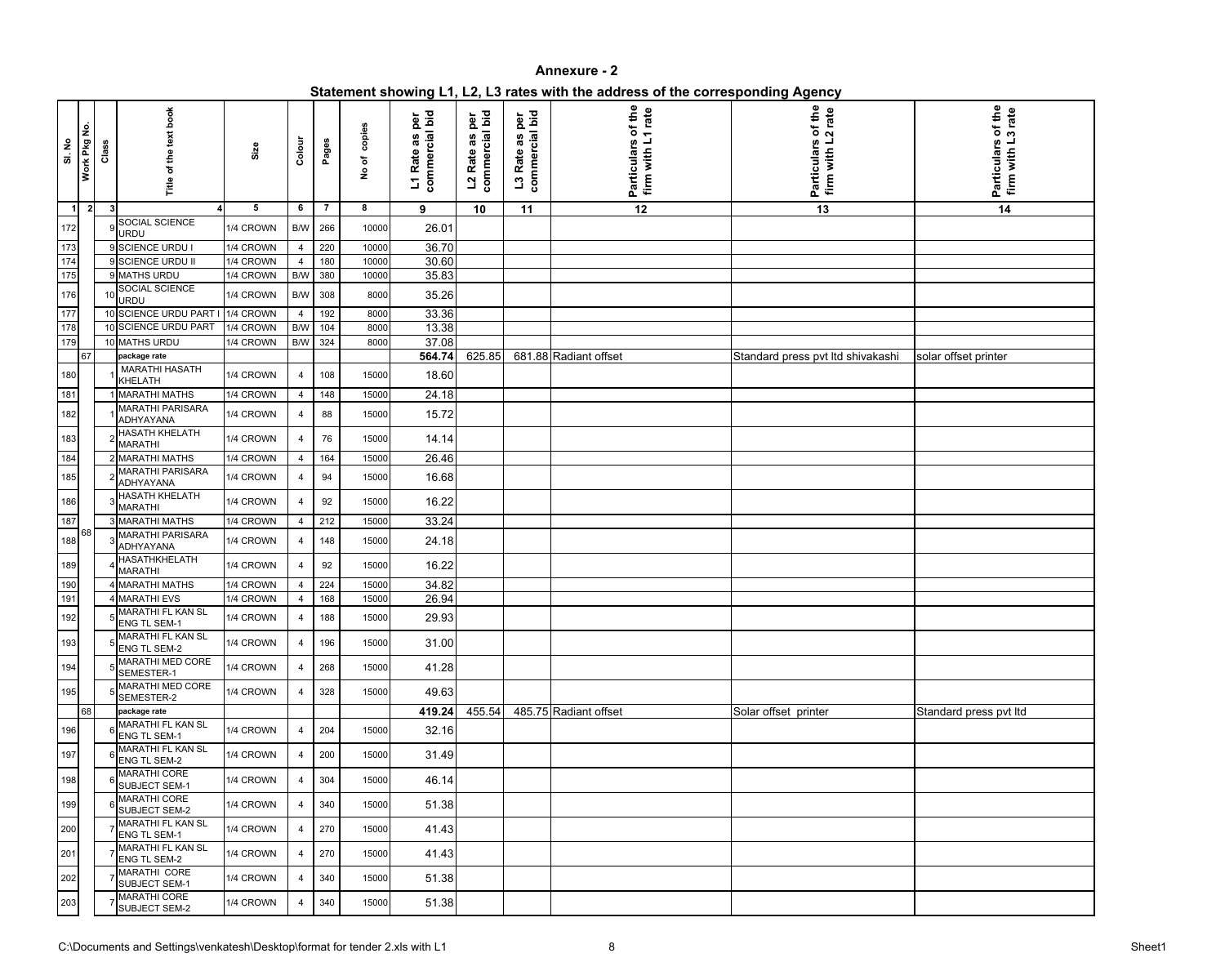| Statement showing L1, L2, L3 rates with the address of the corresponding Agency |  |
|---------------------------------------------------------------------------------|--|
|                                                                                 |  |

| <b>SI. No</b>  | Work Pkg No. | Class | Title of the text book                    | Size      | Colour                  | Pages          | No of copies | commercial bid<br>per<br>as<br>L1 Rate | commercial bid<br>per<br>as<br>L <sub>2</sub> Rate | commercial bid<br>per<br>as<br>L <sub>3</sub> Rate | of the<br>.1 rate<br>firm with L<br>Particulars | of the<br>rate<br>firm with L2<br><b>Particulars</b> | Particulars of the<br>firm with L3 rate             |
|----------------|--------------|-------|-------------------------------------------|-----------|-------------------------|----------------|--------------|----------------------------------------|----------------------------------------------------|----------------------------------------------------|-------------------------------------------------|------------------------------------------------------|-----------------------------------------------------|
| $\overline{1}$ | $\mathbf{2}$ | 3     |                                           | 5         | 6                       | $\overline{7}$ | 8            | 9                                      | 10                                                 | 11                                                 | $\overline{12}$                                 | 13                                                   | $\overline{14}$                                     |
| 204            |              |       | 8 MARATHI FL                              | A5 SIZE   | $\mathsf{B}/\mathsf{W}$ | 196            | 15000        | 15.39                                  |                                                    |                                                    |                                                 |                                                      |                                                     |
| 205            |              |       | SOCIAL SCIENCE<br><b>MARATHI</b>          | 1/4 CROWN | $\mathsf{B}/\mathsf{W}$ | 228            | 15000        | 25.41                                  |                                                    |                                                    |                                                 |                                                      |                                                     |
| 206 69         |              |       | <b>SCIENCE MARATHI</b><br>PART I          | 1/4 CROWN | 4                       | 120            | 15000        | 20.15                                  |                                                    |                                                    |                                                 |                                                      |                                                     |
| 207            |              |       | <b>SCIENCE MARATHI</b><br>PART II         | 1/4 CROWN | 4                       | 100            | 15000        | 17.35                                  |                                                    |                                                    |                                                 |                                                      |                                                     |
| 208            |              |       | <b>8 MATHS MARTHI</b>                     | 1/4 CROWN | $\mathsf{B}/\mathsf{W}$ | 318            | 15000        | 25.41                                  |                                                    |                                                    |                                                 |                                                      |                                                     |
| 209            |              |       | 9 MARATHI FL<br>SOCIAL SCIENCE            | A5 SIZE   | B/W                     | 196            | 3000         | 16.18                                  |                                                    |                                                    |                                                 |                                                      |                                                     |
| 210            |              |       | <b>MARATI</b><br><b>SCIENCE MARATHI</b>   | 1/4 CROWN | $\mathsf{B}/\mathsf{W}$ | 238            | 2000         | 33.75                                  |                                                    |                                                    |                                                 |                                                      |                                                     |
| 211            |              |       | PART I                                    | 1/4 CROWN | 4                       | 192            | 1500         | 63.23                                  |                                                    |                                                    |                                                 |                                                      |                                                     |
| 212            |              |       | <b>SCIENCE MARATHI</b><br>PART II         | 1/4 CROWN | 4                       | 128            | 1500         | 39.82                                  |                                                    |                                                    |                                                 |                                                      |                                                     |
| 213            |              |       | <b>MATHS MARATHI</b>                      | 1/4 CROWN | $\mathsf{B}/\mathsf{W}$ | 332            | 2000         | 46.79                                  |                                                    |                                                    |                                                 |                                                      |                                                     |
| 214            |              |       | 10 MARATHI FL                             | A5 SIZE   | B/W                     | 208            | 3000         | 17.56                                  |                                                    |                                                    |                                                 |                                                      |                                                     |
| 215            |              |       | SOCIAL SCIENCE<br><b>MARATHI</b>          | 1/4 CROWN | B/W                     | 268            | 1000         | 45.81                                  |                                                    |                                                    |                                                 |                                                      |                                                     |
| 216            |              |       | <b>SCIENCE MARATHI</b><br>PART I          | 1/4 CROWN | 4                       | 188            | 1000         | 75.20                                  |                                                    |                                                    |                                                 |                                                      |                                                     |
| 217            |              |       | <b>SCIENCE MARATHI</b><br>PART II         | 1/4 CROWN | 4                       | 120            | 1000         | 50.50                                  |                                                    |                                                    |                                                 |                                                      |                                                     |
| 218            |              |       | 10 MATHS MARATHI                          | 1/4 CROWN | B/W                     | 324            | 1000         | 53.62                                  |                                                    |                                                    |                                                 |                                                      |                                                     |
|                | 69           |       | package rate                              |           |                         |                |              |                                        | 892.96 1104.60 1396.04                             |                                                    | Radiant offset                                  | Standard press pvt Itd shivakashi                    | Keral state audio visual and<br>reprographic center |
| 219            |              |       | TAMIL-KARPAVA-<br><b>MAGALOM</b>          | 1/4 CROWN | B/W                     | 108            | 1000         | 23.52                                  |                                                    |                                                    |                                                 |                                                      |                                                     |
| 220            |              |       | <b>TAMIL PARISARA</b><br>ADHYAYANA        | 1/4 CROWN | B/W                     | 88             | 1000         | 20.34                                  |                                                    |                                                    |                                                 |                                                      |                                                     |
| 221            |              |       | 1 TAMIL MATHS                             | 1/4 CROWN | B/W 164                 |                | 1000         | 31.34                                  |                                                    |                                                    |                                                 |                                                      |                                                     |
| 222            |              |       | <b>TAMIL KARPAM</b><br><b>MAGALOM</b>     | 1/4 CROWN |                         | B/W 100        | 1000         | 22.49                                  |                                                    |                                                    |                                                 |                                                      |                                                     |
| 223            |              |       | 2 TAMIL MATHS                             | 1/4 CROWN |                         | B/W 180        | 1000         | 33.40                                  |                                                    |                                                    |                                                 |                                                      |                                                     |
| 224            |              |       | <b>TAMIL PARISARA</b><br>ADHYAYANA        | 1/4 CROWN | B/W 88                  |                | 1000         | 20.34                                  |                                                    |                                                    |                                                 |                                                      |                                                     |
| 225            |              |       | <b>TAMIL KARPAM</b><br><b>MAGALOM</b>     | 1/4 CROWN |                         | B/W 112        | 1000         | 23.52                                  |                                                    |                                                    |                                                 |                                                      |                                                     |
| 226            |              |       | <b>TAMIL PARISARA</b><br><b>ADHYAYANA</b> | 1/4 CROWN |                         | B/W 160        | 1000         | 29.72                                  |                                                    |                                                    |                                                 |                                                      |                                                     |
| 227            |              |       | <b>3 TAMIL MATHS</b>                      | 1/4 CROWN |                         | B/W 212        | 1000         | 37.54                                  |                                                    |                                                    |                                                 |                                                      |                                                     |
| 228            |              |       | <b>TAMIL KARPAM</b><br><b>MAGALOM</b>     | 1/4 CROWN |                         | B/W 124        | 1000         | 25.59                                  |                                                    |                                                    |                                                 |                                                      |                                                     |
| 229            |              |       | <b>TAMIL PARISARA</b><br>ADHYAYANA        | 1/4 CROWN |                         | B/W 220        | 1000         | 38.57                                  |                                                    |                                                    |                                                 |                                                      |                                                     |
| 230            |              |       | 4 TAMIL MATHS                             | 1/4 CROWN | B/W                     | 292            | 1000         | 48.45                                  |                                                    |                                                    |                                                 |                                                      |                                                     |
| 231            |              |       | TAMIL FL KAN SL ENG<br>TL SEM-1           | 1/4 CROWN |                         | B/W 184        | 1000         | 33.40                                  |                                                    |                                                    |                                                 |                                                      |                                                     |
| 232            |              |       | TAMIL FL KAN SL ENG<br>TL SEM-2           | 1/4 CROWN |                         | B/W 168        | 1000         | 31.34                                  |                                                    |                                                    |                                                 |                                                      |                                                     |
| 233            |              |       | TAMIL MED CORE<br>SEMESTER-1              | 1/4 CROWN |                         | B/W 340        | 1000         | 55.24                                  |                                                    |                                                    |                                                 |                                                      |                                                     |
| 234            |              |       | TAMIL MED CORE<br>SEMESTER-2              | 1/4 CROWN |                         | B/W 388        | 1000         | 61.44                                  |                                                    |                                                    |                                                 |                                                      |                                                     |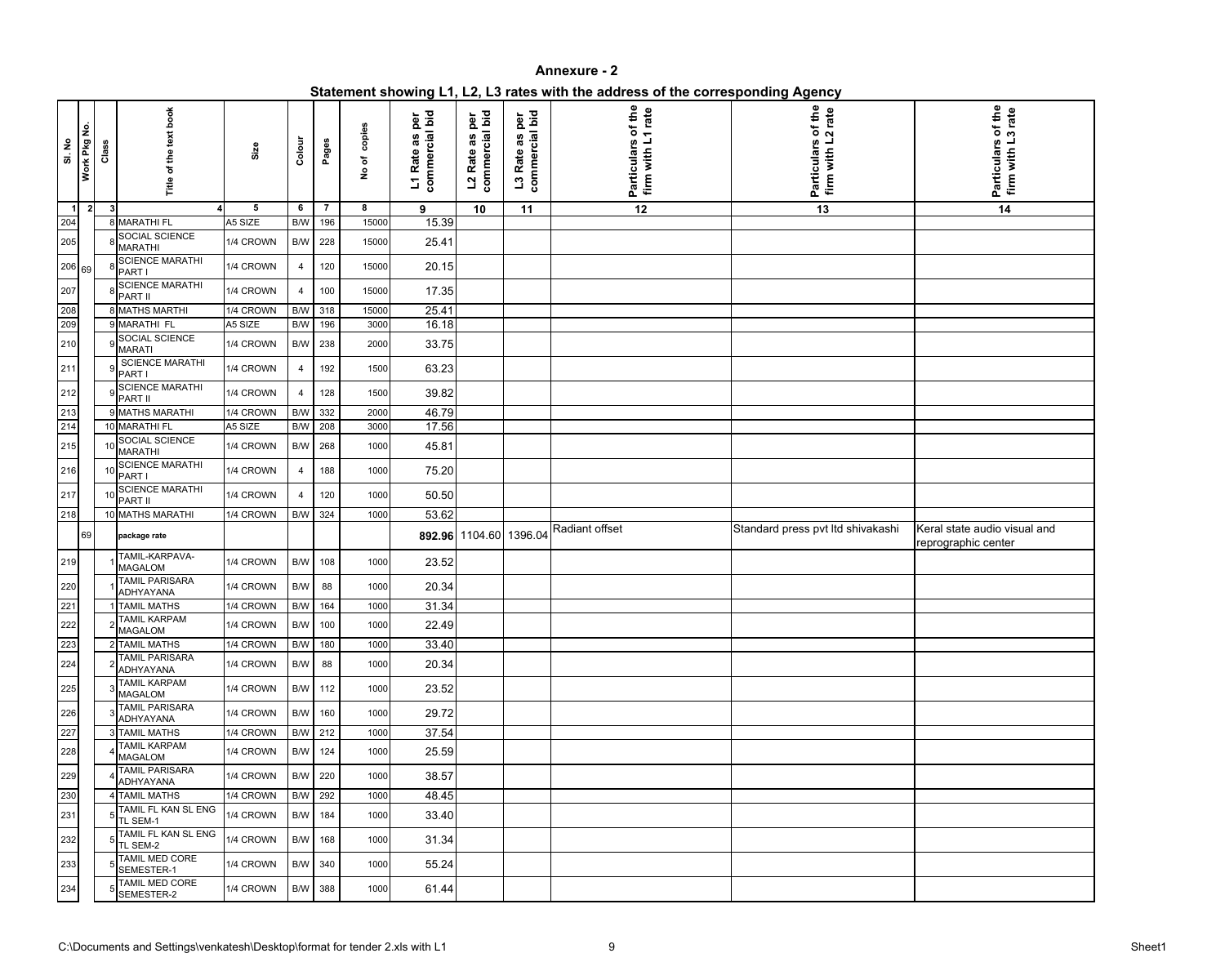| Statement showing L1, L2, L3 rates with the address of the corresponding Agency |  |  |
|---------------------------------------------------------------------------------|--|--|
|                                                                                 |  |  |

| SI. No                   | Work Pkg No.   | Class | Title of the text book                  | Size      | Colour                  | Pages          | No of copies | commercial bid<br>per<br>as<br>L1 Rate | ∟∠ rate as per<br>commercial bid | commercial bid<br>per<br>as<br>L <sub>3</sub> Rate | of the<br>firm with L1 rate<br><b>Particulars</b> | of the<br>rate<br>firm with L2<br><b>Particulars</b> | Particulars of the<br>rate<br>firm with |
|--------------------------|----------------|-------|-----------------------------------------|-----------|-------------------------|----------------|--------------|----------------------------------------|----------------------------------|----------------------------------------------------|---------------------------------------------------|------------------------------------------------------|-----------------------------------------|
| $\vert$ 1                | $\overline{2}$ |       |                                         | 5         | 6                       | $\overline{7}$ | 8            | 9                                      | 10                               | 11                                                 | $\overline{12}$                                   | 13                                                   | 14                                      |
| 235                      |                |       | TAMIL FL KAN SL ENG<br>TL SEM-1         | 1/4 CROWN | B/W 244                 |                | 1000         | 42.25                                  |                                  |                                                    |                                                   |                                                      |                                         |
| 236                      |                |       | TAMIL FL KAN SL ENG<br>TL SEM-2         | 1/4 CROWN | B/W 228                 |                | 1000         | 39.61                                  |                                  |                                                    |                                                   |                                                      |                                         |
| 237                      |                |       | TAMIL MED CORE<br>SUBJECT SEM-1         | 1/4 CROWN | B/W 328                 |                | 1000         | 53.17                                  |                                  |                                                    |                                                   |                                                      |                                         |
| 238                      |                |       | TAMIL MED CORE<br><b>SUBJECT SEM-2</b>  | 1/4 CROWN | B/W 376                 |                | 1000         | 59.95                                  |                                  |                                                    |                                                   |                                                      |                                         |
| 239                      |                |       | TAMIL FL KAN SL ENG<br>TL SEM-1         | 1/4 CROWN | B/W 300                 |                | 2000         | 49.49                                  |                                  |                                                    |                                                   |                                                      |                                         |
| 240                      |                |       | TAMIL FL KAN SL ENG<br>TL SEM-2         | 1/4 CROWN | B/W 300                 |                | 2000         | 49.49                                  |                                  |                                                    |                                                   |                                                      |                                         |
| 241                      |                |       | TAMIL MED CORE<br>SUBJECT SEM-1         | 1/4 CROWN | B/W 380                 |                | 2000         | 60.40                                  |                                  |                                                    |                                                   |                                                      |                                         |
| 242                      |                |       | TAMIL MED CORE<br>SUBJECT SEM-2         | 1/4 CROWN | B/W 380                 |                | 2000         | 60.40                                  |                                  |                                                    |                                                   |                                                      |                                         |
| 243                      |                |       | 8 TAMIL FL                              | A5 SIZE   | B/W                     | 152            | 1000         | 17.09                                  |                                  |                                                    |                                                   |                                                      |                                         |
| $244\,$                  |                |       | SOCIAL SCIENCE<br><b>TAMIL</b>          | 1/4 CROWN | B/W 220                 |                | 1000         | 38.57                                  |                                  |                                                    |                                                   |                                                      |                                         |
| 245<br>246<br>247<br>248 |                |       | <b>8 SCIENCE TAMIL PART</b>             | 1/4 CROWN | B/W                     | 156            | 1000         | 28.62                                  |                                  |                                                    |                                                   |                                                      |                                         |
|                          |                |       | <b>8 SCIENCE TAMIL PART</b>             | 1/4 CROWN | B/W                     | 104            | 1000         | 22.49                                  |                                  |                                                    |                                                   |                                                      |                                         |
|                          |                |       | <b>8 MATHS TAMIL</b>                    | 1/4 CROWN | $\mathsf{B}/\mathsf{W}$ | 302            | 1000         | 50.07                                  |                                  |                                                    |                                                   |                                                      |                                         |
|                          |                |       | <b>TAMIL FL</b>                         | A5 SIZE   | B/W                     | 176            | 1000         | 18.39                                  |                                  |                                                    |                                                   |                                                      |                                         |
| 249                      |                |       | SOCIAL SCIENCE<br><b>TAMIL</b>          | 1/4 CROWN | B/W 242                 |                | 1000         | 41.37                                  |                                  |                                                    |                                                   |                                                      |                                         |
| 250<br>251<br>252<br>253 |                |       | 9 SCIENCE TAMIL PART                    | 1/4 CROWN | B/W                     | 260            | 1000         | 44.32                                  |                                  |                                                    |                                                   |                                                      |                                         |
|                          |                |       | 9 SCIENCE TAMIL PART                    | 1/4 CROWN | B/W                     | 148            | 1000         | 28.69                                  |                                  |                                                    |                                                   |                                                      |                                         |
|                          |                |       | 9 MATHS TAMIL                           | 1/4 CROWN | B/W                     | 328            | 1000         | 53.17                                  |                                  |                                                    |                                                   |                                                      |                                         |
|                          |                |       | 10 TAMIL FL                             | A5 SIZE   | B/W                     | 228            | 1000         | 22.15                                  |                                  |                                                    |                                                   |                                                      |                                         |
| 254                      |                |       | SOCIAL SCIENCE<br>$10$ TAMIL            | 1/4 CROWN | B/W 308                 |                | 1000         | 50.52                                  |                                  |                                                    |                                                   |                                                      |                                         |
|                          |                |       | 10 SCIENCE TAMIL PART I 1/4 CROWN       |           | B/W 204                 |                | 1000         | 36.50                                  |                                  |                                                    |                                                   |                                                      |                                         |
| 255<br>256<br>257<br>258 |                |       | 10 SCIENCE TAMIL PART                   | 1/4 CROWN | B/W                     | 104            | 1000         | 22.49                                  |                                  |                                                    |                                                   |                                                      |                                         |
|                          |                |       | 10 MATHS TAMIL                          | 1/4 CROWN | B/W                     | 344            | 1000         | 55.24                                  |                                  |                                                    |                                                   |                                                      |                                         |
|                          |                |       | 1 TELUGU VELUGU                         | 1/4 CROWN | B/W                     | 104            | 1000         | 22.49                                  |                                  |                                                    |                                                   |                                                      |                                         |
| 259                      |                |       | <b>TELUGU PARISARA</b><br>ADHYAYANA     | 1/4 CROWN | <b>B/W</b>              | 88             | 1000         | 20.34                                  |                                  |                                                    |                                                   |                                                      |                                         |
|                          |                |       | 1 TELUGU MATHS                          | 1/4 CROWN | B/W                     | 148            | 1000         | 28.69                                  |                                  |                                                    |                                                   |                                                      |                                         |
|                          |                |       | 2 TELUGU VELUGU                         | 1/4 CROWN | B/W                     | 100            | 1000         | 22.49                                  |                                  |                                                    |                                                   |                                                      |                                         |
| 260<br>261<br>262        |                |       | 2 TELUGU MATHS                          | 1/4 CROWN | B/W                     | 164            | 1000         | 31.34                                  |                                  |                                                    |                                                   |                                                      |                                         |
| 263                      | 70             |       | <b>TELUGU PARISARA</b><br>ADHYAYANA     | 1/4 CROWN | B/W                     | 92             | 1000         | 21.46                                  |                                  |                                                    |                                                   |                                                      |                                         |
| 264                      |                |       | 3 TELUGU VELUGU                         | 1/4 CROWN | B/W                     | 128            | 1000         | 26.17                                  |                                  |                                                    |                                                   |                                                      |                                         |
| 265                      |                |       | <b>TELUGU PARISARA</b><br>ADHYAYANA     | 1/4 CROWN | B/W 160                 |                | 1000         | 30.31                                  |                                  |                                                    |                                                   |                                                      |                                         |
|                          |                |       | 3 TELUGU MATHS                          | 1/4 CROWN |                         | B/W 216        | 1000         | 38.12                                  |                                  |                                                    |                                                   |                                                      |                                         |
| 266<br>267               |                |       | <b>TELUGU VELUGU</b>                    | 1/4 CROWN | B/W                     | 126            | 1000         | 25.59                                  |                                  |                                                    |                                                   |                                                      |                                         |
| 268                      |                |       | <b>TELUGU PARISARA</b><br>ADHYAYANA     | 1/4 CROWN | B/W 212                 |                | 1000         | 37.54                                  |                                  |                                                    |                                                   |                                                      |                                         |
| 269                      |                |       | 4 TELUGU MATHS                          | 1/4 CROWN |                         | B/W 228        | 1000         | 39.61                                  |                                  |                                                    |                                                   |                                                      |                                         |
| 270                      |                |       | TELUGU FL KAN SL<br><b>ENG TL SEM-1</b> | 1/4 CROWN | B/W 204                 |                | 1000         | 36.50                                  |                                  |                                                    |                                                   |                                                      |                                         |
| 271                      |                |       | TELUGU FL KAN SL<br><b>ENG TL SEM-2</b> | 1/4 CROWN |                         | B/W 196        | 1000         | 35.47                                  |                                  |                                                    |                                                   |                                                      |                                         |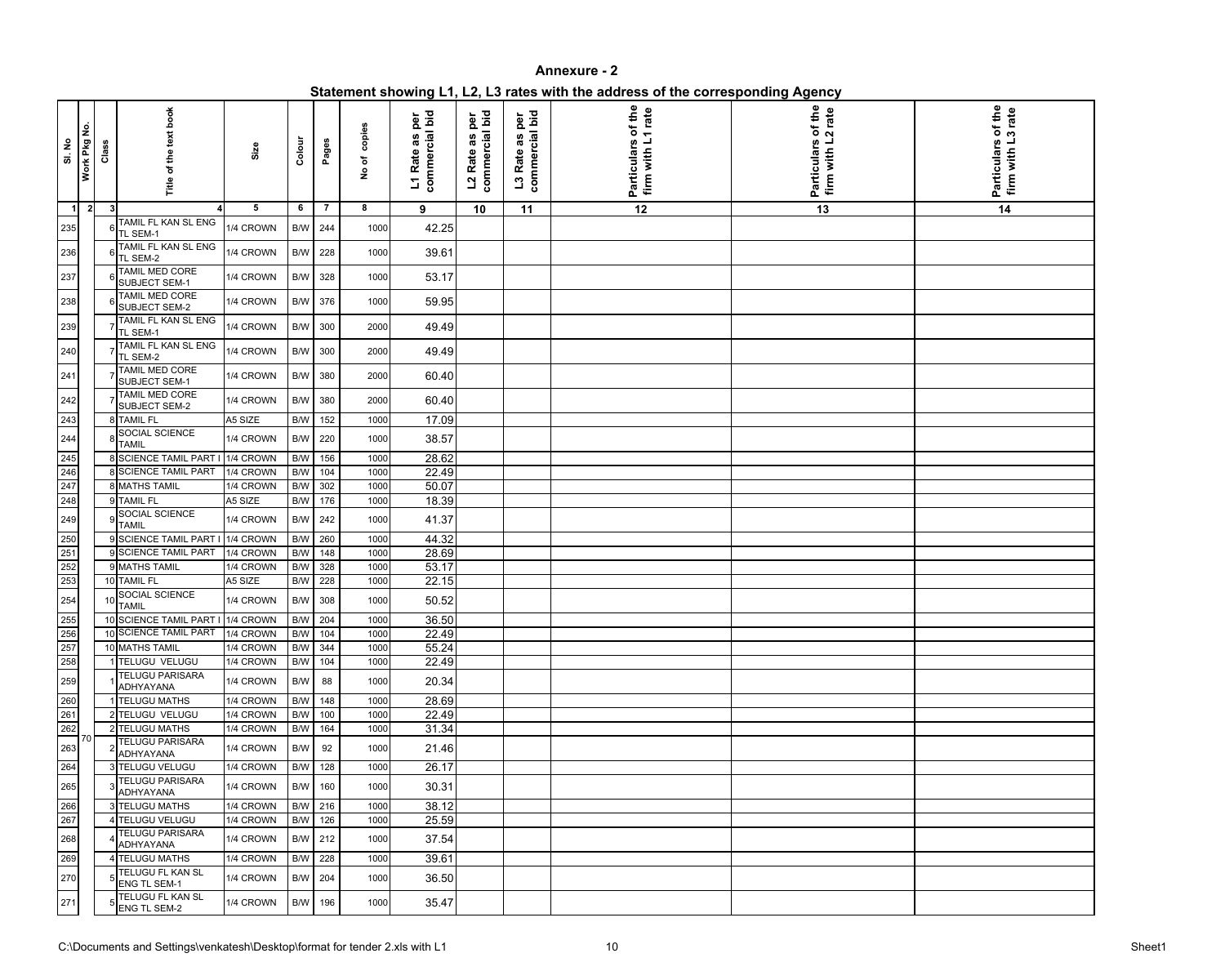| Statement showing L1, L2, L3 rates with the address of the corresponding Agency |  |
|---------------------------------------------------------------------------------|--|
|                                                                                 |  |

| <b>SI. No</b>  | Work Pkg No.   | Class | Title of the text book                         | Size      | Colour                  | Pages          | copies<br>No of | commercial bid<br>per<br>as<br>L1 Rate | commercial bid<br>per<br>as<br>L <sub>2</sub> Rate | commercial bid<br>per<br>as<br>L <sub>3</sub> Rate | Particulars of the<br>firm with L1 rate | of the<br>rate<br><b>Particulars</b><br>firm with L | of the<br>rate<br>S<br><b>Particulars</b><br>firm with I |
|----------------|----------------|-------|------------------------------------------------|-----------|-------------------------|----------------|-----------------|----------------------------------------|----------------------------------------------------|----------------------------------------------------|-----------------------------------------|-----------------------------------------------------|----------------------------------------------------------|
| $\overline{1}$ | $\overline{2}$ | 3     | TELUGU MED CORE                                | 5         | 6                       | $\overline{7}$ | 8               | 9                                      | 10                                                 | 11                                                 | 12                                      | 13                                                  | 14                                                       |
| 272            |                |       | SEM-1                                          | 1/4 CROWN | B/W                     | 288            | 1000            | 48.00                                  |                                                    |                                                    |                                         |                                                     |                                                          |
| 273            |                |       | TELUGU MED CORE<br>SEM-2                       | 1/4 CROWN | $\mathsf{B}/\mathsf{W}$ | 344            | 1000            | 55.24                                  |                                                    |                                                    |                                         |                                                     |                                                          |
| 274            |                |       | <b>TELUGU FL KAN SL</b><br><b>ENG TL SEM-1</b> | 1/4 CROWN | $\mathsf{B}/\mathsf{W}$ | 220            | 1000            | 38.57                                  |                                                    |                                                    |                                         |                                                     |                                                          |
| 275            |                |       | TELUGU FL KAN SL<br><b>ENG TL SEM-2</b>        | 1/4 CROWN | B/W                     | 220            | 1000            | 38.57                                  |                                                    |                                                    |                                         |                                                     |                                                          |
| 276            |                |       | <b>TELUGU MED CORE</b><br>SUBJECT SEM-1        | 1/4 CROWN | B/W                     | 304            | 1000            | 50.07                                  |                                                    |                                                    |                                         |                                                     |                                                          |
| 277            |                |       | <b>TELUGU MED CORE</b><br>SUBJECT SEM-2        | 1/4 CROWN | B/W                     | 352            | 1000            | 56.27                                  |                                                    |                                                    |                                         |                                                     |                                                          |
| 278            |                |       | TELUGU FL KAN SL<br><b>ENG TL SEM-1</b>        | 1/4 CROWN | B/W                     | 280            | 1500            | 46.97                                  |                                                    |                                                    |                                         |                                                     |                                                          |
| 279            |                |       | TELUGU FL KAN SL<br><b>ENG TL SEM-2</b>        | 1/4 CROWN | B/W                     | 280            | 1500            | 46.97                                  |                                                    |                                                    |                                         |                                                     |                                                          |
| 280            |                |       | TELUGU MED CORE<br>SUBJECT SEM-1               | 1/4 CROWN | B/W                     | 340            | 1500            | 55.24                                  |                                                    |                                                    |                                         |                                                     |                                                          |
| 281            |                |       | TELUGU MED CORE<br>SUBJECT SEM-2               | 1/4 CROWN | B/W                     | 340            | 1500            | 55.24                                  |                                                    |                                                    |                                         |                                                     |                                                          |
| 282            |                |       | 8 TELUGU FL                                    | A5 SIZE   | B/W                     | 188            | 1000            | 19.60                                  |                                                    |                                                    |                                         |                                                     |                                                          |
| 283            |                |       | SOCIAL SCIENCE<br><b>TELUGU</b>                | 1/4 CROWN | B/W                     | 220            | 1000            | 38.57                                  |                                                    |                                                    |                                         |                                                     |                                                          |
| 284            |                |       | SCIENCE TELUGU<br>PART I                       | 1/4 CROWN | B/W                     | 140            | 1000            | 27.66                                  |                                                    |                                                    |                                         |                                                     |                                                          |
| 285            |                |       | <b>SCIENCE TELUGU</b><br>PART II               | 1/4 CROWN | $\mathsf{B}/\mathsf{W}$ | 96             | 1000            | 21.46                                  |                                                    |                                                    |                                         |                                                     |                                                          |
| 286<br>287     |                |       | 8 MATHS TELUGU                                 | 1/4 CROWN | B/W                     | 318            | 1000            | 52.14                                  |                                                    |                                                    |                                         |                                                     |                                                          |
|                |                |       | 9 TELUGU FL                                    | A5 SIZE   | B/W                     | 180            | 1000            | 18.43                                  |                                                    |                                                    |                                         |                                                     |                                                          |
| 288<br>┍       |                |       | SOCIAL SCIENCE<br><b>TELUGU</b>                | 1/4 CROWN | B/W                     | 254            | 1000            | 43.29                                  |                                                    |                                                    |                                         |                                                     |                                                          |
| 289            |                |       | 9<br>PART I                                    | 1/4 CROWN | B/W 216                 |                | 1000            | 38.12                                  |                                                    |                                                    |                                         |                                                     |                                                          |
| 290            |                |       | SCIENCE TELUGU<br>PART II                      | 1/4 CROWN | B/W 144                 |                | 1000            | 28.24                                  |                                                    |                                                    |                                         |                                                     |                                                          |
| 291            |                |       | 9 MATHS TELUGU                                 | 1/4 CROWN | B/W                     | 340            | 1000            | 55.24                                  |                                                    |                                                    |                                         |                                                     |                                                          |
| 292            |                |       | 10 TELUGU FL                                   | A5 SIZE   | B/W                     | 228            | 1000            | 22.15                                  |                                                    |                                                    |                                         |                                                     |                                                          |
| 293            |                |       | <b>SOCIAL</b><br>SCIENCETELUGU                 | 1/4 CROWN | B/W                     | 260            | 1000            | 44.32                                  |                                                    |                                                    |                                         |                                                     |                                                          |
| 294            |                |       | TELUGU SCIENCE<br>PART I                       | 1/4 CROWN | B/W 208                 |                | 1000            | 37.09                                  |                                                    |                                                    |                                         |                                                     |                                                          |
| 295            |                |       | TELUGU SCIENCE<br>PART II                      | 1/4 CROWN | B/W 104                 |                | 1000            | 22.49                                  |                                                    |                                                    |                                         |                                                     |                                                          |
| 296            |                |       | 10 MATHS TELUGU                                | 1/4 CROWN | B/W 348                 |                | 1000            | 56.27                                  |                                                    |                                                    |                                         |                                                     |                                                          |
| 297            |                |       | KAN FL ENG SL SAN TL<br>SEM-1                  | 1/4 CROWN | B/W 224                 |                | 1000            | 40.16                                  |                                                    |                                                    |                                         |                                                     |                                                          |
| 298            |                |       | KAN FL ENG SL SAN TL<br>SEM-2                  | 1/4 CROWN | B/W 204                 |                | 1000            | 37.51                                  |                                                    |                                                    |                                         |                                                     |                                                          |
| 299            |                |       | <b>ENG FL AND KAN SL</b><br>SAN TL SEM-1       | 1/4 CROWN | B/W                     | 228            | 1000            | 40.61                                  |                                                    |                                                    |                                         |                                                     |                                                          |
| 300            |                |       | ENG FL AND KAN SL<br><b>SAN TL SEM-2</b>       | 1/4 CROWN | B/W 204                 |                | 1000            | 37.51                                  |                                                    |                                                    |                                         |                                                     |                                                          |
| 301            |                |       | KAN FL ENG SL SAN TL<br>SEM-1                  | 1/4 CROWN | B/W 260                 |                | 1000            | 45.32                                  |                                                    |                                                    |                                         |                                                     |                                                          |
| 302            |                |       | KAN FL ENGSL SAN TL<br>SEM-2                   | 1/4 CROWN | B/W 260                 |                | 1000            | 45.32                                  |                                                    |                                                    |                                         |                                                     |                                                          |